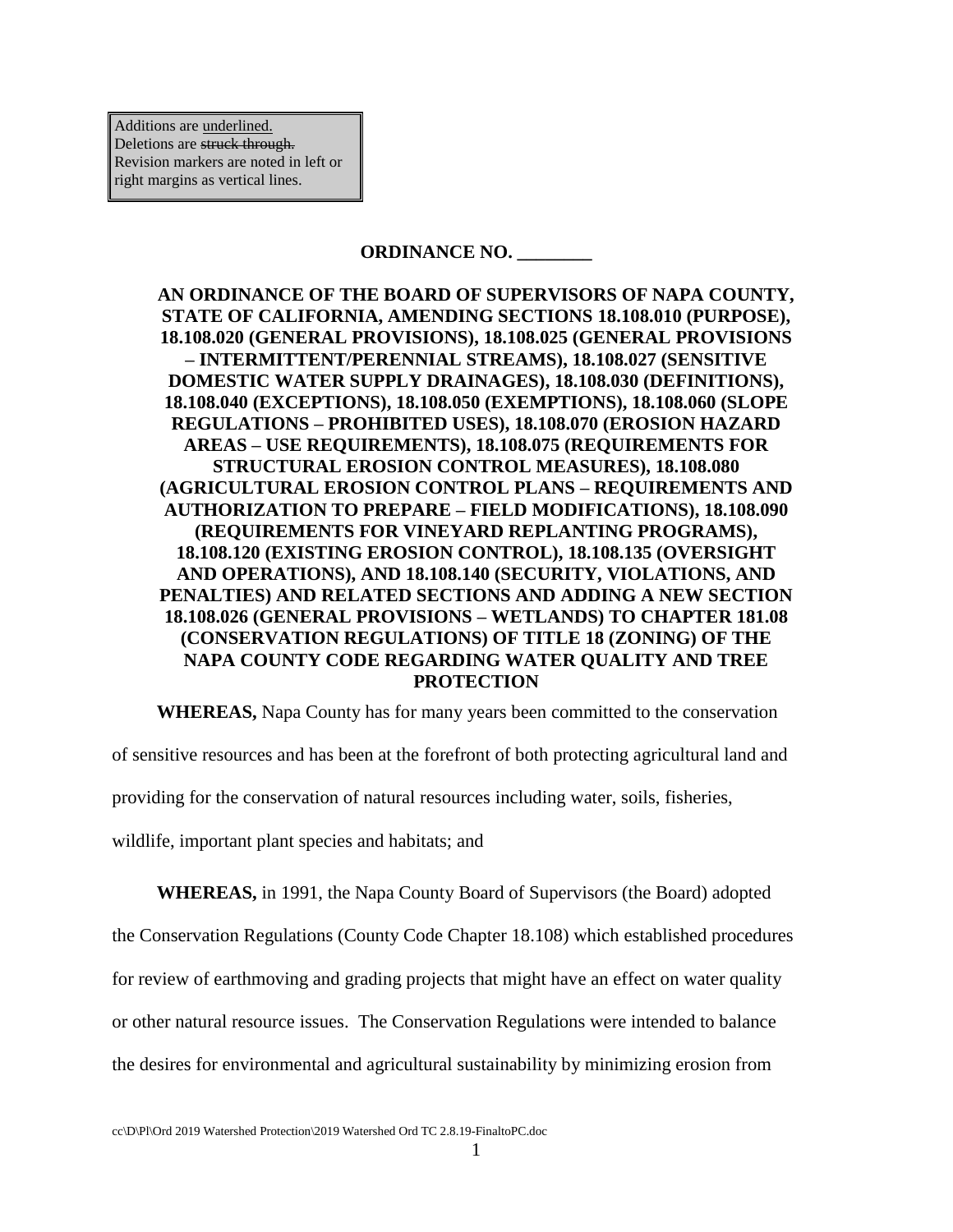construction and agricultural activities, protecting water quality against excessive soil loss, and guarding against the loss of economic productivity of the county's lands; and

**WHEREAS,** three years later, the Board adopted Resolution No. 94-19, which established technical standards for erosion control and sediment specifications, vineyard replanting program contents, slope determination methodology, erosion control plan contents, and a list of additional watercourses; and

**WHEREAS,** in 2002, the Board amended the Conservation Regulations to add sensitive domestic and municipal watershed protection measures to ensure enhanced water quality protection in these areas. Some of those additional protections include vegetation retention requirements, a shortened grading season, over-sight of erosion control installations, special geologic stability assessments, and sizing of water conveyance and detention facilities; and

**WHEREAS,** in 2003, the Board adopted Ordinance No. 1221, which would have created biologically-based stream classes similar to those used by state and federal resource agencies. The ordinance would have codified the recommendations of the 15 member Napa River Watershed Task Force. For Class I and II streams, setbacks would have ranged from 75 to 150 feet for agricultural and commercial uses, and 35 to 125 feet for residential uses, depending on the slope. Agricultural and commercial uses would have had a 25-foot setback from Class III streams. The ordinance also would have limited removal of native trees within 50 feet of identified streams, based on the diameter breast height of the native trees; and

2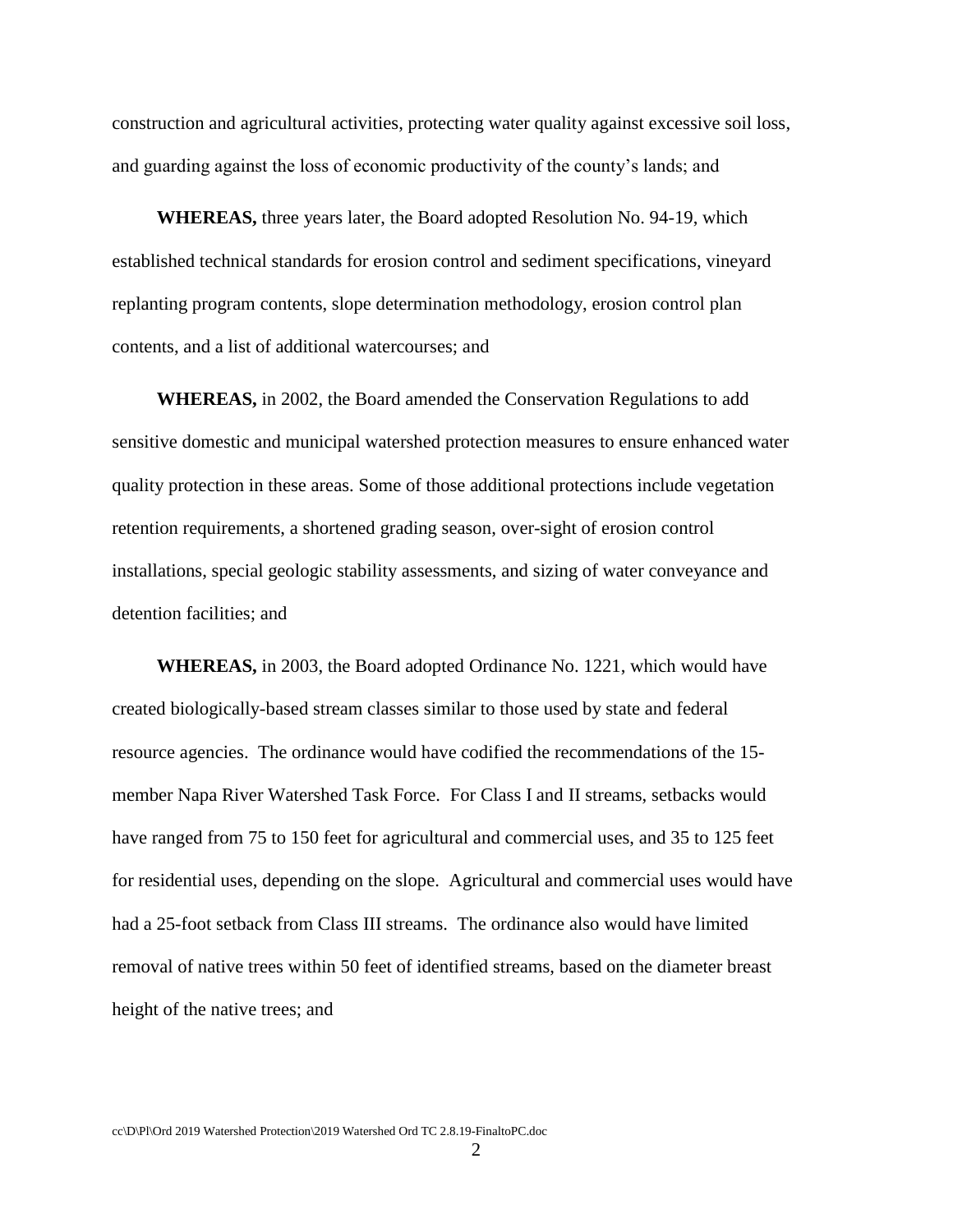**WHEREAS,** a referendum of Ordinance No. 1221 was placed on the March 2004 ballot, known as Measure P, and an initiative known as Measure O, which would have imposed even larger setbacks, also qualified for the 2004 ballot. Measure P passed by sixty-five percent of those who voted, and Measure O failed by seventy-three percent. As a result, no enhanced protections for streams were enacted; and

**WHEREAS,** in 2017, supporters gathered signatures to qualify an initiative to amend the Napa County General Plan (2008) and Zoning Code to: create water quality buffers within the Agricultural Watershed (AW) zone and restrict tree removal within the buffers; strengthen oak removal remediation standards; and establish a permit program for oak tree removal, once a total of 795 acres of oak trees have been removed. The initiative was placed on the June 2018 ballot as Measure C, which was rejected by fifty-one percent of those who voted; and

**WHEREAS,** it is clear that the County has regularly reviewed the Conservation Regulations over the past 28 years, as new evidence and science becomes available to support changes in regulations that improve water quality and protect the environment. It is also clear that voters are very concerned about these issues, both in support and in opposition of new regulations, with the public considering two initiatives and a referendum in the past 15 years; and

**WHEREAS**, over the last several years there has been much discussion and interest in the Conservation Regulations and whether additional measures should be included to further protect natural resources; and

3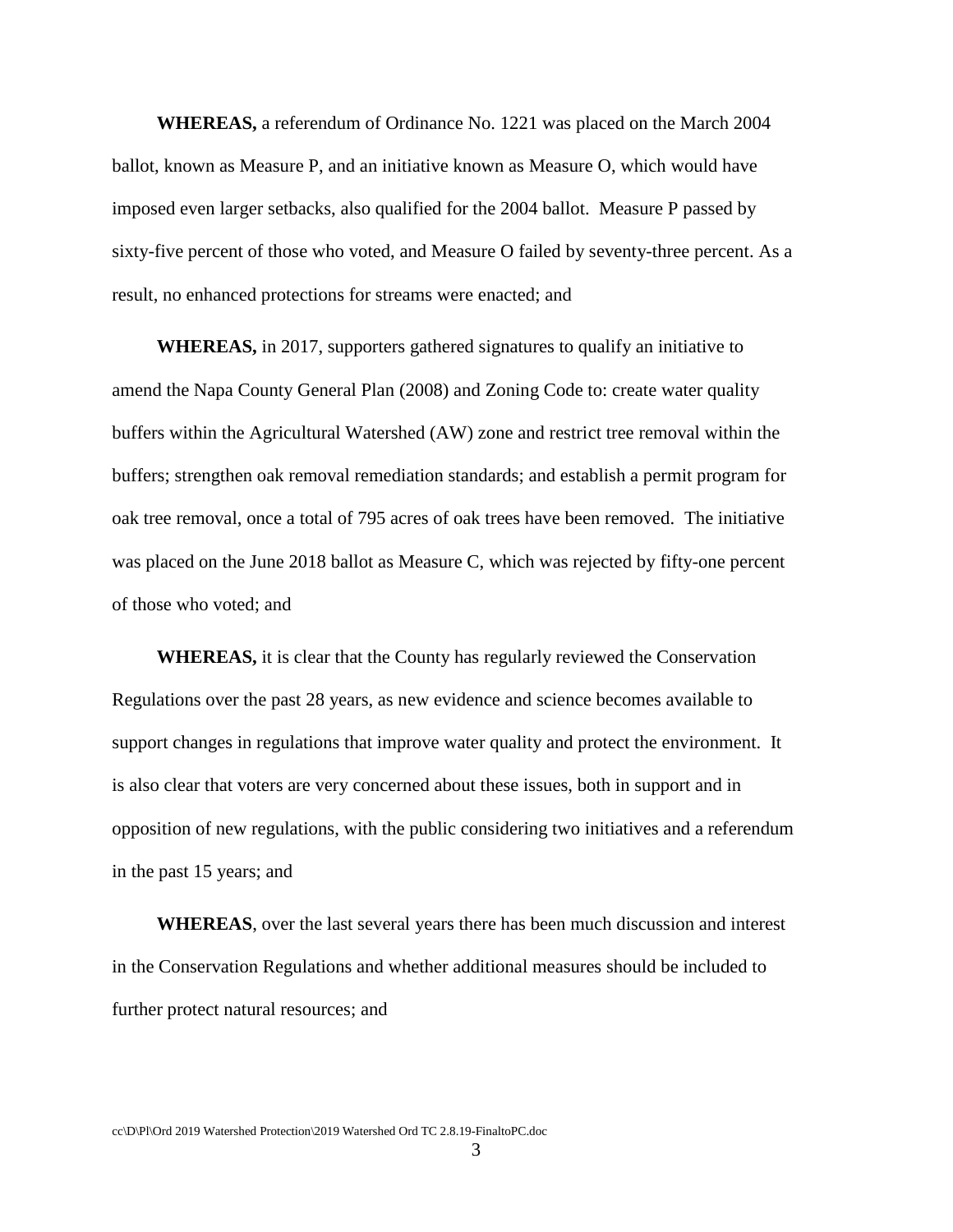**WHEREAS,** in the spring of 2017, the Board launched an 18-month public process to create a three-year strategic plan that would serve as a guide for decision-making on targeted community priorities; and

**WHEREAS,** on January 15, 2019, the Board adopted the Napa County Strategic Plan (2019-2022) and prioritized the following: (1) Strategic Action 12.A: Updating the Conservation Regulations to improve requirements for stream setbacks, to better protect riparian habitat while providing flexibility for farming; (2) Strategic Action 12.B: Improving tree preservation by adopting a separate ordinance increasing canopy protection and mitigation requirements throughout the unincorporated area; and (3) Strategic Action 12.E: Evaluating modification of buffers around municipal reservoirs; and

**WHEREAS,** the Board directed staff to schedule a workshop on January 29, 2019, for the Board to discuss stream and wetland setbacks, buffers for municipal reservoirs, tree protection and other amendments to the Conservation Regulations consistent with the prioritized Strategic Actions and to hear public comment on these topics; and

**WHEREAS,** on January 17, 2019, the Planning, Building and Environmental Services (PBES) Department notified stakeholders, members of the public, industry groups and persons who had requested special notice of the upcoming workshop scheduled before the Board on January 29, 2019; and

**WHEREAS,** on January 29, 2019, the Board held a workshop and received more than six hours of staff and public comment regarding additional watershed and tree protections, amendments to the Conservation Regulations and related matters. After considering all testimony and correspondence, the Board directed staff to prepare an ordinance that would implement the following: (1) prohibit new planting or structures on slopes of thirty percent or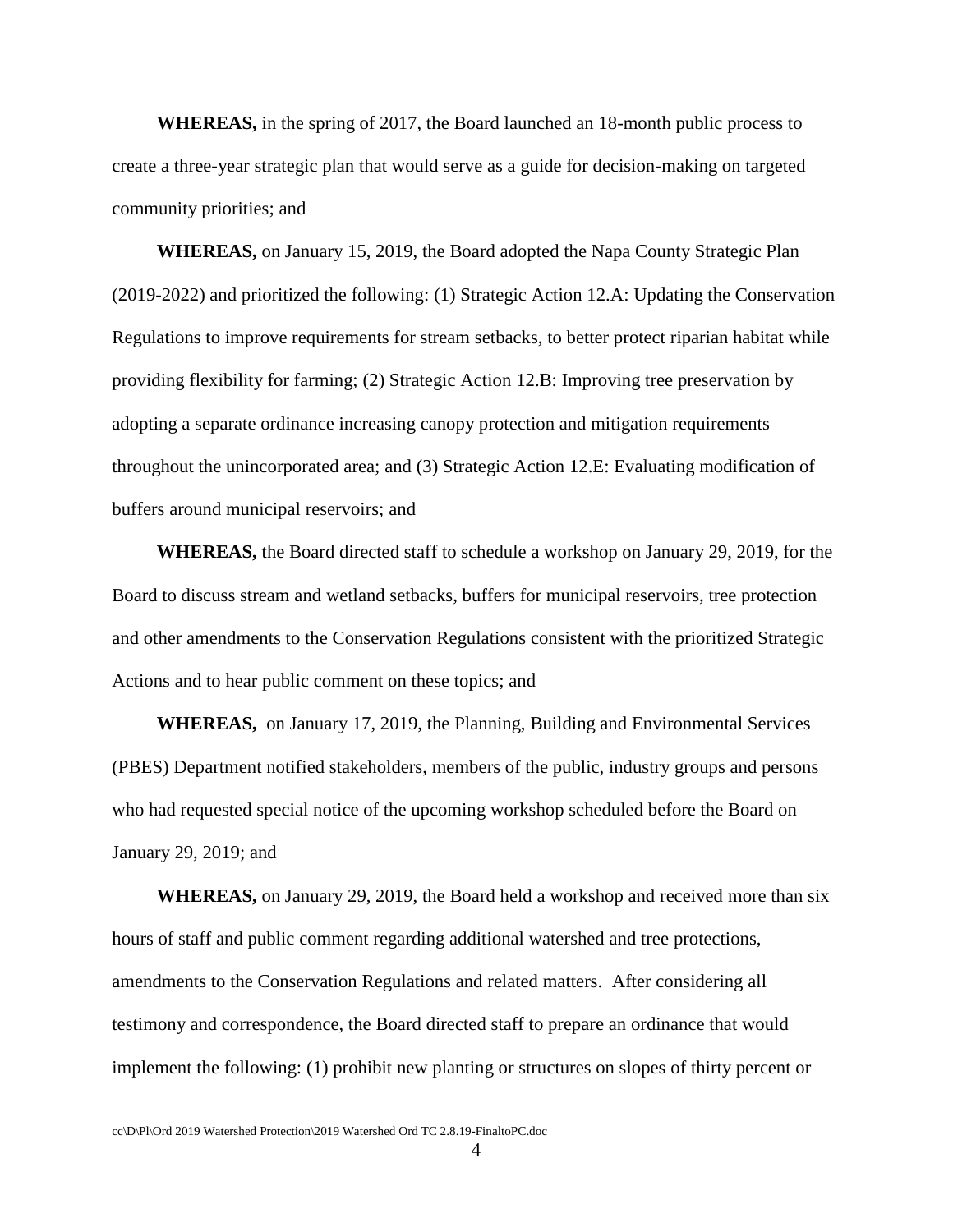greater, subject to certain existing exemptions; (2) create a minimum buffer of 200 feet around municipal reservoirs; (3) adopt the federal definition of wetlands or the state definition depending on when and if the definition is updated by the California State Water Resources Control Board prior to adoption of the new ordinance; (4) create a 50-foot setback around wetlands with provision for larger requirements; (5) amend the definition of streams to include Class III equivalent streams; (6) create a 35-foot setback from Class III equivalent streams with a provision for larger requirements; (7) maintain the existing definition of tree canopy; (8) increase required tree canopy retention from sixty percent to seventy percent and extend it from development in municipal reservoir watersheds only to development in all unincorporated areas; (9) extend the forty-percent shrub canopy retention requirement for development in municipal watershed reservoirs to development in all unincorporated areas (excluding grassland retention outside of municipal watersheds); (10) increase the tree mitigation ratio from 2:1 to 3:1 and prioritize mitigation based on the highest biological value, on-site but allowed off-site, and may take place on slopes greater than thirty percent, but generally not in stream setbacks; (11) continue to exempt vineyard replanting in the same footprint from the new ordinance requirements; (12) continue to exempt fire management and forest management practices from the new ordinance requirements; (13) exempt reconstruction of residences lost to fire or other natural disasters (up to one hundred twenty-five percent of the original footprint) from the new ordinance requirements; (14) exempt new vineyards of five acres or less on slopes of less than fifteen percent subject to criteria, from the new ordinance requirements; and (15) apply the new ordinance to incomplete applications as of the effective date and all new applications thereafter; and

5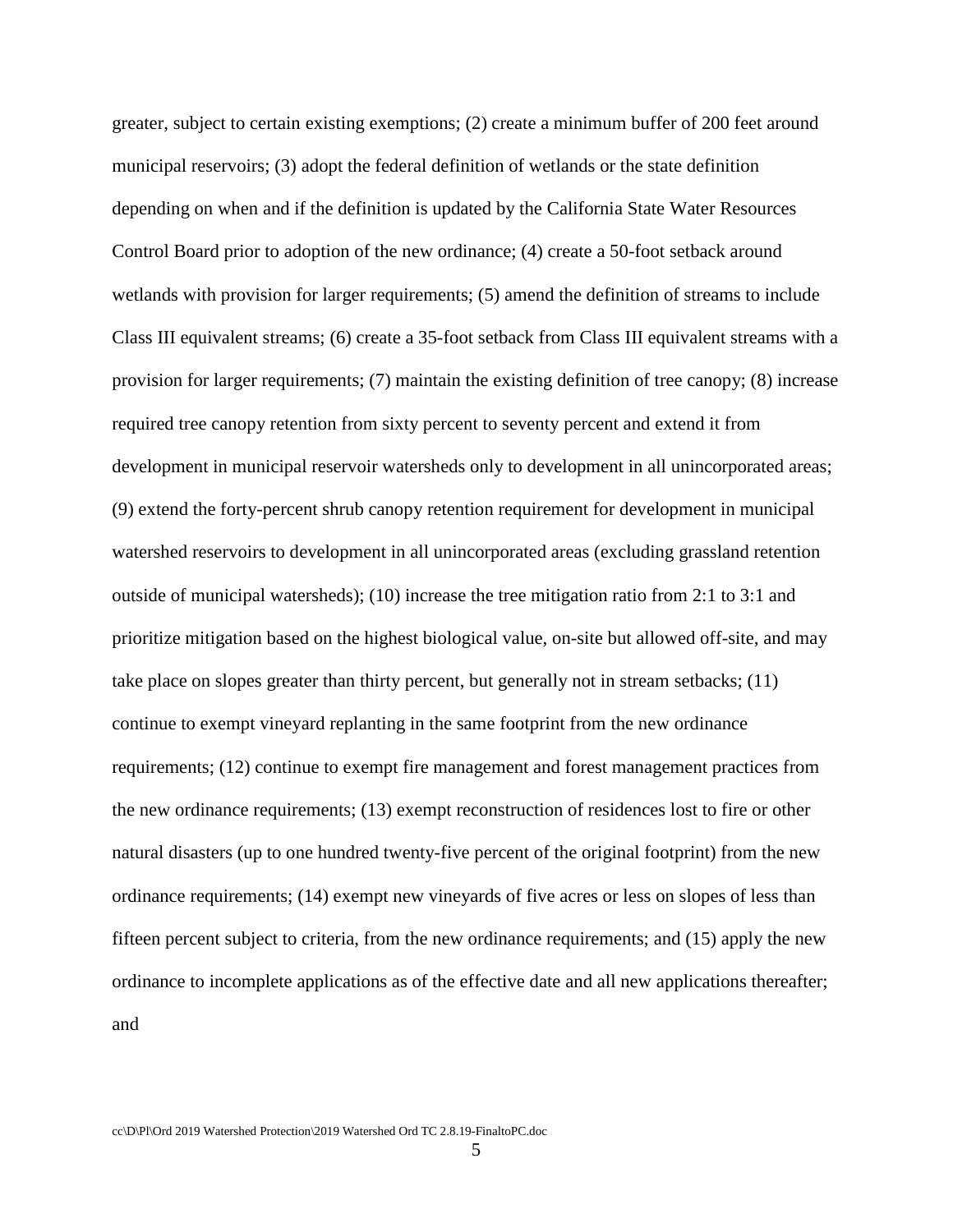**WHEREAS**, the County has an existing robust regulatory framework for reviewing all projects involving earthmoving activities or grading on slopes greater than five percent. These projects are evaluated for compliance with the Conservation Regulations and for consistency with the policies and goals in the Napa County General Plan (2008). The potential environmental impacts resulting from a project are also evaluated and disclosed under the California Environmental Quality Act (CEQA); and

**WHEREAS,** the Board finds that the Conservation Regulations have a long record of using science in an evidence-based approach to further land use policy and that the Regulations have ensured an unparalleled system of environmental protections for hillside areas, and created a rural landscape that rivals Napa County's local wines as one of the primary reasons that people travel from around the world to visit Napa Valley. The County's practices have served as the model for Regional Water Quality Control Board regulations, and resulted in Napa County providing CEQA review for the Board of Forestry, and the Green Certified program is a model for other regions; and

**WHEREAS,** the Board finds that the Conservation Regulations have been successful. They have contributed to protecting water quality, resulted in minimal habitat loss, and have allowed agriculture and rural land uses to expand. However, new challenges have arisen that merit additional consideration, including increased frequency of natural disasters (wildfires and droughts), gradual loss of our forests, stricter water quality standards, climate change, and increasing intrusion into the hillside areas of the County by development (housing, wineries, and vineyards); and

**WHEREAS,** water affects the quality of life of every Napa County resident. The purpose of this ordinance is to provide greater environmental protection for natural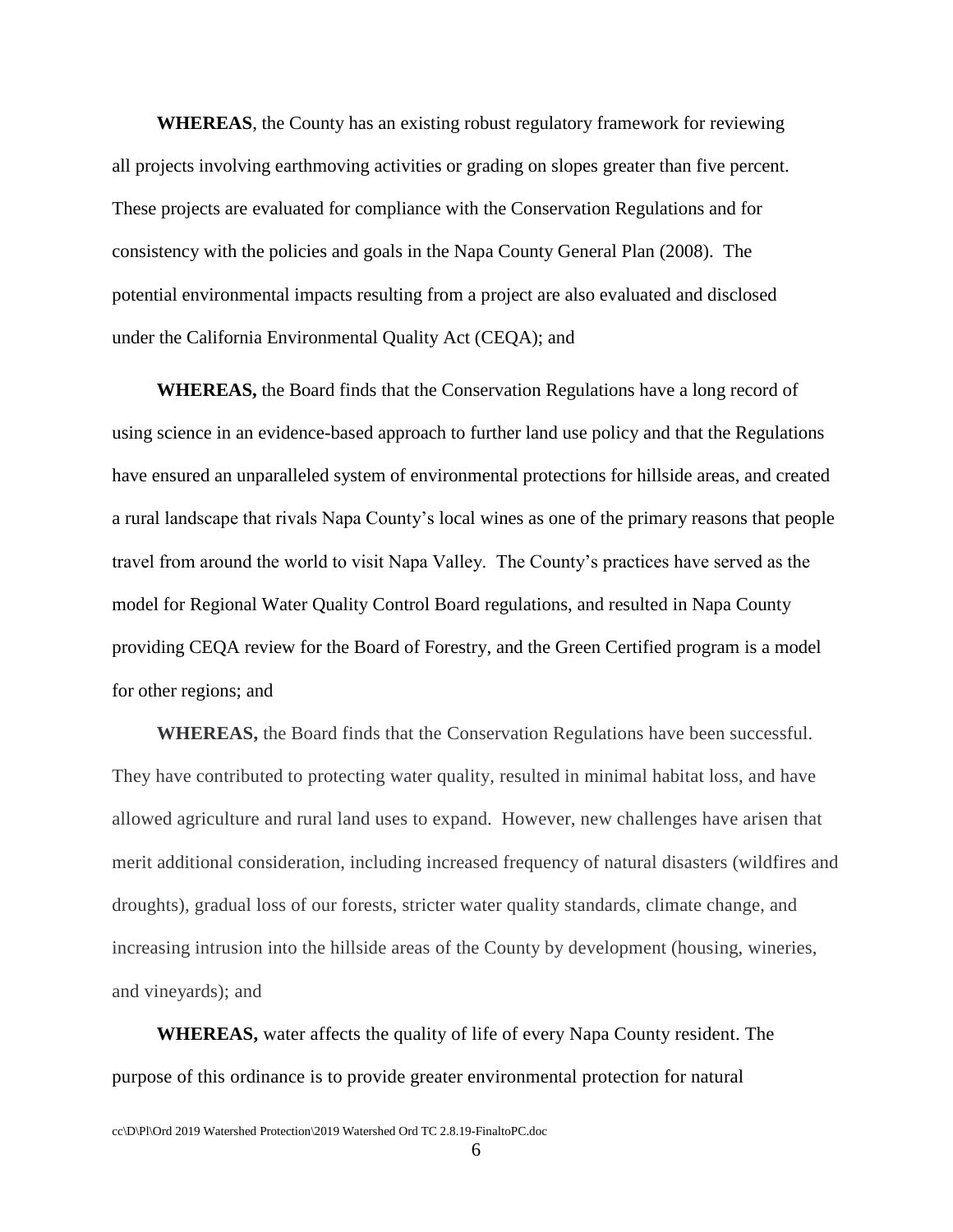environmental resources including water quality, biological productivity, and the economic and environmental value of Napa County's streams, watersheds, wetlands, sensitive domestic water supply reservoirs, trees, and forests, and to safeguard the public health, safety and welfare of the County's residents. Protecting Napa County's water and natural resources is critical to the long-term health of its residents and their environment; and

**WHEREAS,** natural areas, trees, and vegetation along streams and wetlands and the County's forests, trees, and shrublands play a critical role in protecting County water resources by reducing erosion, alleviating flooding, filtering water for municipal, rural, and agricultural use, reducing water pollution, slowing runoff, capturing rainfall, providing important habitat for fish and wildlife, and improving water quality. This ordinance provides enhanced protection for these areas by preserving riparian habitat along stream corridors and wetlands and by protecting forest, oak woodland, tree canopy, and shrubland; and

**WHEREAS,** this ordinance will protect forests, oak woodlands, and other native trees by requiring the permanent preservation or replacement of lost trees or preservation of comparable habitat at a 3:1 ratio and by establishing a framework for how preservation or replacement will be implemented so as to maximize environmental protections and benefits; and

**WHEREAS,** this ordinance and the policies that it implements are critical to the County's land use policy and will manage the County's hillside area and play a central role in determining the quantity and quality of the County's drinking water, ecological heath, the scenic beauty that both residents and visitors enjoy, the future growth of the wine industry, and the County's ability to respond to future disasters; and

**WHEREAS,** prior to the consideration and adoption of this ordinance, the noticing requirements of County Code Section 18.136.040 were complied with; and

7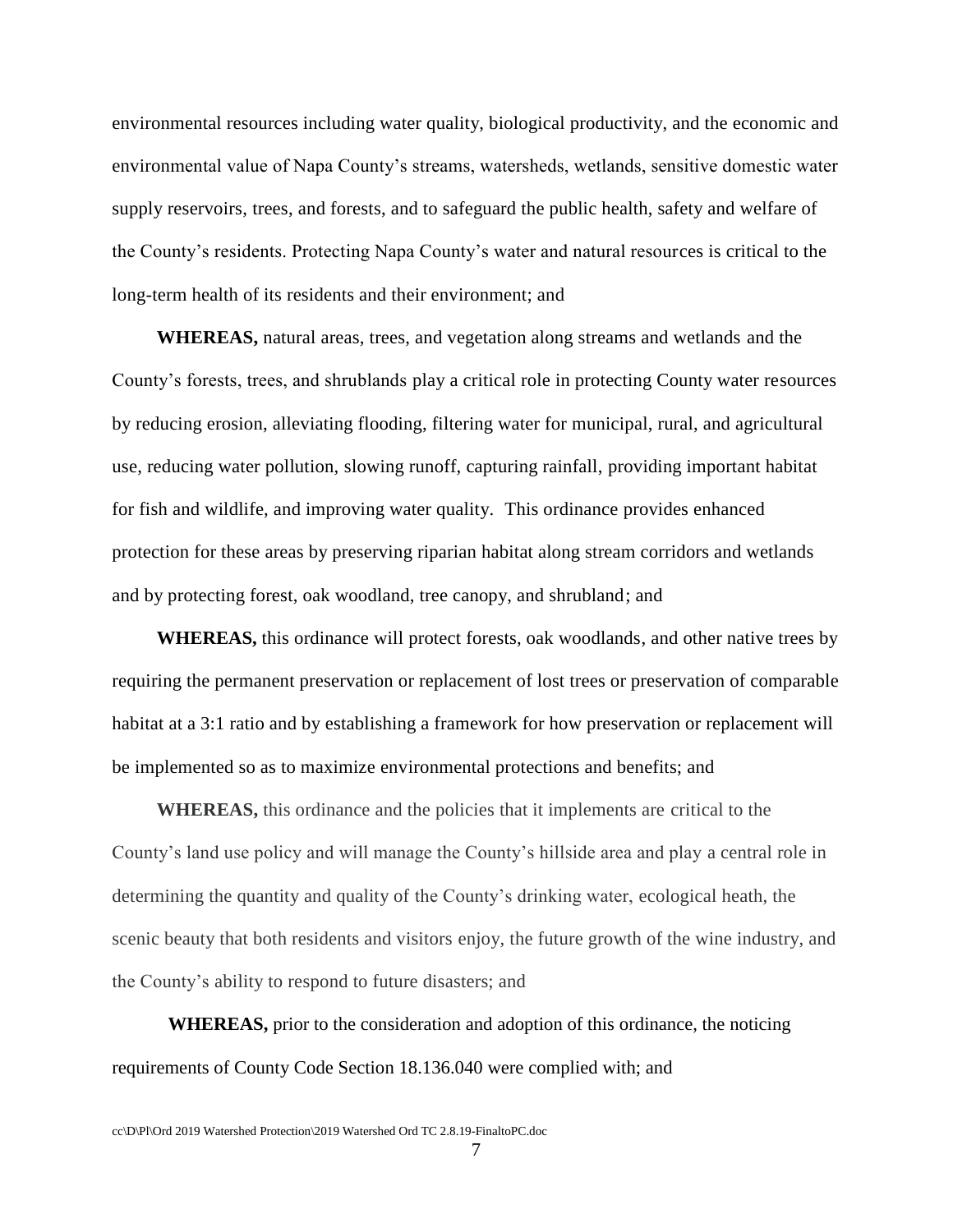The Napa County Board of Supervisors, State of California, ordains as follows:

**SECTION 1.** Section 18.108.010 (Purpose.) of Chapter 18.108 (Conservation

Regulations) of the Napa County Code is amended to read in full as follows:

## **18.108.010 - Purpose.**

A. The purpose and intent of these regulations is to protect the public health, safety and community welfare, and to otherwise preserve the natural resources of the county of Napa. Further, these regulations are intended to ensure the continued long-term viability of county agricultural resources by protecting county lands from excessive soil loss which if unprotected could threaten local water quality and quantity and lead ultimately to loss of economic productivity. These regulation are also intended to provide greater environmental protection for natural environmental resources, particularly agricultural lands, forests, habitat, and water. These regulations have been developed in general accord with the policies and principles of the general plan, as specified in the land use elemen agricultural preservation and land use element and the conservation element.

B. It is furthermore intended that these regulations accomplish the following:

1. Minimize cut, fill, earthmoving, grading operations and other such man-made effects in the natural terrain;

2. Minimize soil erosion caused by human modifications to the natural terrain;

3. Maintain and improve, to the extent feasible, existing water quality by regulating the quantity and quality of runoff entering local watercourses;

4. Preserve riparian and wetland areas and other natural habitat by controlling development near streams, and rivers and wetlands;

5. Encourage development which minimizes impacts on existing land forms, avoids steep slopes, and preserves existing vegetation and unique geologic features; and

6. Protect drinking water supply reservoirs in sensitive domestic water supply drainages from sediment, turbidity, and pollution through vegetation retention and no development buffers around municipal reservoirs.;- and

7. Reduce the loss of vegetation, by increasing protections for vegetation canopy cover and vegetation understory County-wide, requiring minimum mitigation requirements and prioritizing areas eligible for mitigation.

C. It is not the intent of these regulations to provide that compliance with these regulations shall provide a defense to a charge of violating Section 5650 of the California Fish and Game Code.

D. It is also the intent of these regulations to further the intent and purpose of Section 1600 of the California Fish and Game Code.

E. Napa County, through the department of public works, has implemented the National Pollution Discharge Elimination System (NPDES) program, which requires the county to ensure that stormwater and erosion control measures are provided for all applicable structural (i.e., nonagricultural) projects. As such, technical aspects of providing erosion control measures for structural projects shall be administered by the planning department of public works via the NPDES program. The remaining applicable requirements of this chapter shall still apply to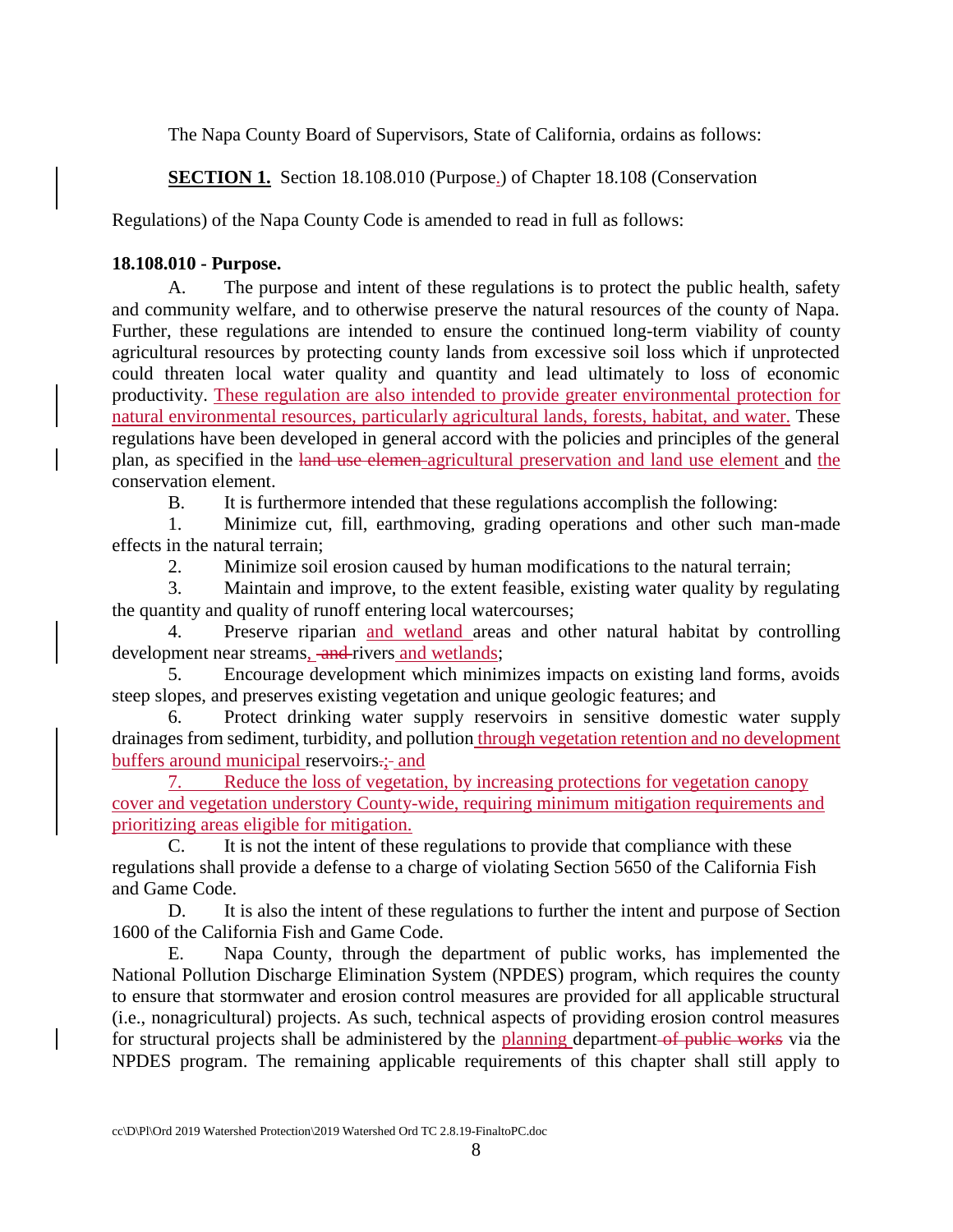structural projects. For agricultural projects (which are not covered by the NPDES program), all the requirements of this chapter remain in full effect.

**SECTION 2.** Section 18.108.020 (General provisions) of Chapter 18.108 (Conservation

Regulations) of the Napa County Code is amended to read in full as follows:

## **18.108.020 - General provisions.**

A. Applicability. These regulations shall apply to all zoning districts within the county of Napa and to all uses that may involve earthmoving activity permitted in such districts, with or without use permits, except as may be specifically provided in this chapter. In the event of conflicts among the regulations in this chapter and those elsewhere in this title, the regulations in this chapter shall prevail except where specifically noted otherwise in this chapter.

B. Relationship to the Review of Tentative Parcel Maps and Subdivision Maps. To the greatest extent feasible, no tentative map, parcel map or final map shall be approved which will create lots which would necessitate approval of exceptions to these regulations pursuant to Section 18.108.040. Where a division of land would require an exception to these regulations, precise building envelopes shall be specified on the tentative maps, parcel maps and final maps, to ensure that the maximum feasible conformance with this chapter can be attained and maintained over time.

C. Vegetation Retention Requirements. A minimum of seventy percent vegetation canopy cover as configured on the parcel existing on June 16, 2016, along with any vegetation understory, or when vegetation consists of chaparral and shrublands without tree canopy, a minimum of forty percent of the chaparral and shrublands vegetation shall be maintained as part of any use involving earth-disturbing activity. Two or more contiguous parcels held and maintained under common ownership or legal control at the time the plan is submitted may be considered combined and treated as one holding for purposes of compliance with the vegetation requirements in this section; provided that: (1) the total vegetation proposed for clearing would not be greater than what could be cleared if each contiguous parcel was treated an individual unit; (2) a report prepared by a qualified professional biologist is submitted to the director which concludes that the proposed vegetation clearing would not result in greater impacts to biological resources than what would occur if the combined parcels were treated as individual units; and (3) a perpetual protective easement is recorded for each parcel describing the amount of vegetation to be retained on each of the parcels.

D. Vegetation Removal Mitigation. The removal of any vegetation canopy cover shall be mitigated by permanent replacement or preservation of comparable vegetation canopy cover, on an acreage basis at a minimum 3:1 ratio. The location for replacement or preservation may be prioritized as follows:

1. Replacement or preservation shall first be accomplished on-site on lands with slopes of thirty percent or less and outside of stream and wetland setbacks.

2. If sufficient vegetation canopy cover to achieve the 3:1 ratio in full or in part cannot be accomplished under subsection (D)(1) of this section, on-site preservation or replacement may occur on slopes greater thirty one percent and up to fifty percent in areas that result in the highest biological and water quality protections as determined by the director. 3. If sufficient vegetation canopy cover to achieve the 3:1 ratio in full or in part cannot be accomplished under subsections (D)(1) and (D)(2) of this section, off-site replacement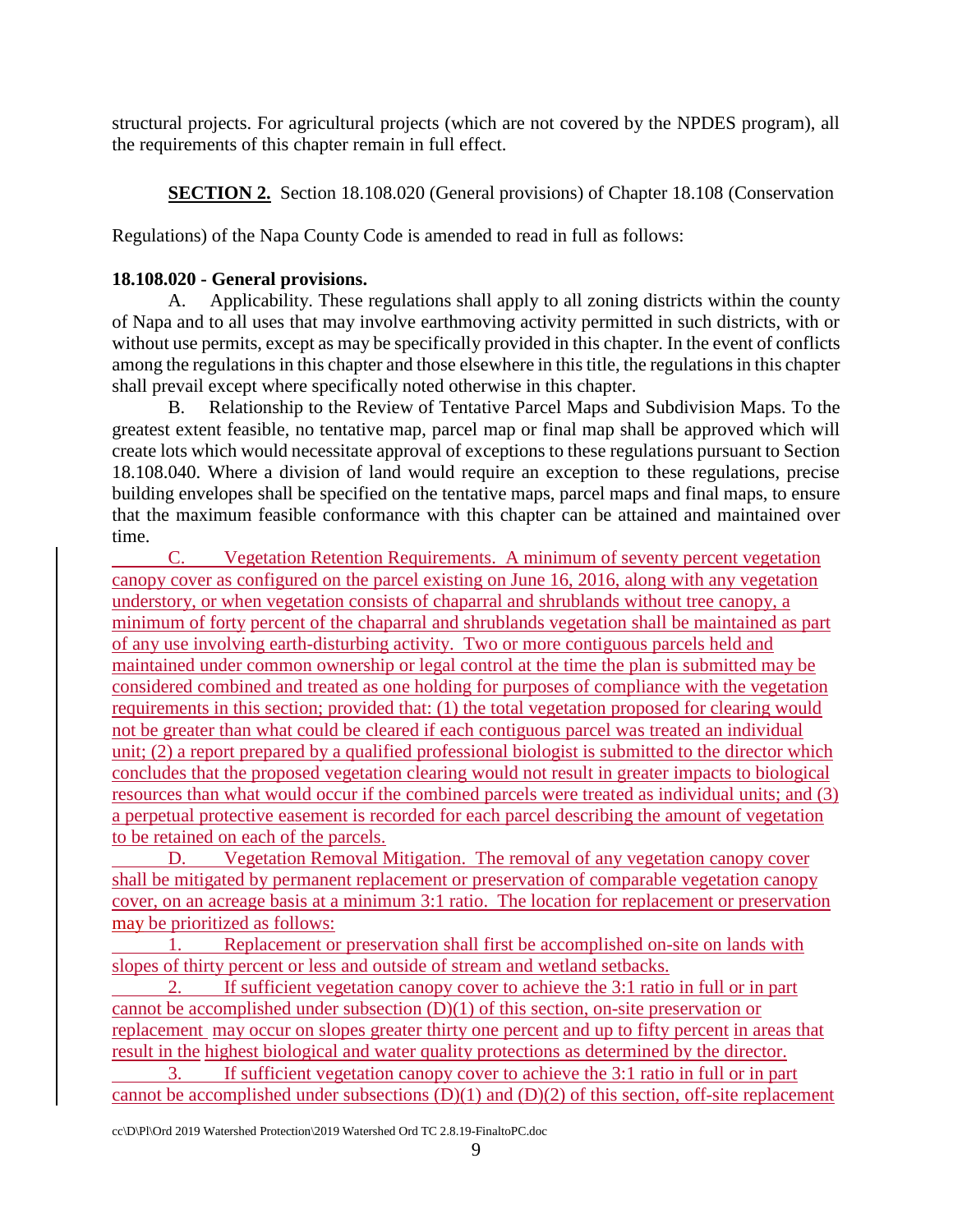or preservation may occur if it is within the same watershed and the habitat is of the same or better quality as determined by the director.

4. Replacement of vegetation canopy cover may occur within stream setbacks and be applied to the 3:1 preservation ratio where consistent with Section 18.108.025 (D) as determined by the director.

E. Preserved Vegetation Canopy Cover. Preserved vegetation canopy cover shall be enforceably restricted with a perpetual protective easement preserving and conserving the preserved vegetation canopy cover.

**SECTION 3.** Section 18.108.025 (General provisions – Intermittent/perennial streams.)

of Chapter 18.108 (Conservation Regulations) of the Napa County Code is amended to read in

full as follows:

#### **18.108.025 - General provisions—Intermittent/perennial streams.**

Applicability. The provisions of this section shall apply to those streams defined by Section 18.108.030. The final administrative determination of whether a particular watercourse is subject to the specific provisions of this section shall rest with the director or designee.

B. Setback Requirements. In addition to any requirements of the floodway and floodplain regulations set forth in Title 16, construction of main or accessory structures, earthmoving activity, grading or removal of vegetation or agricultural uses of land (including access roads, avenues and tractor turnaround areas, or other improvements necessary for ongoing agricultural operations) as defined by Section 18.08.040 shall be prohibited within the stream setback areas established below unless specifically permitted in subsection (E) of this section, exempt pursuant to Section 18.108.050, or authorized by the commission through the granting of an exception in the form of a use permit pursuant to Section 18.108.040:

1. Setbacks for New Land Clearings for Agricultural Purposes. No elearing of land clearing or earthmoving activities as defined in Section 18.108.030 for new agricultural uses as defined by Section 18.08.040 shall take place within the following minimum setbacks from streams:

| Slope (Percent) | <b>Required Setback</b> |
|-----------------|-------------------------|
| < 1             | 35 feet                 |
| $1 - 5$         | 45 feet                 |
| $5 - 15$        | 55 feet                 |
| $15 - 30$       | 65 feet                 |
| $30 - 40$       | 85 feet                 |
| $40 - 50$       | <b>105 feet</b>         |
| $50 - 60$       | $125$ feet              |
| $60 - 70$       | 150 feet                |

cc\D\Pl\Ord 2019 Watershed Protection\2019 Watershed Ord TC 2.8.19-FinaltoPC.doc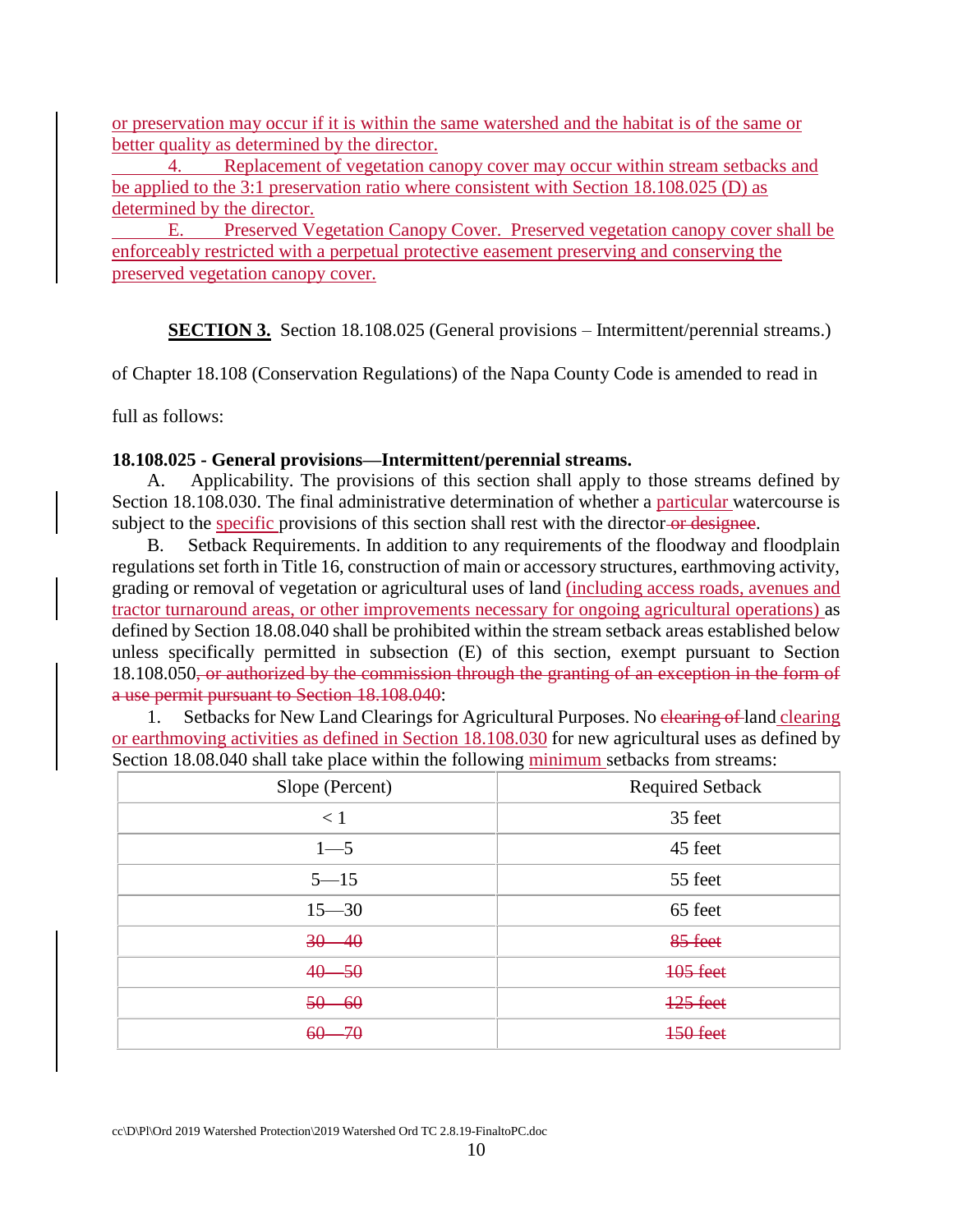Ephemeral or intermittent streams that do not meet the criteria for a stream as defined in Section 18.108.030 shall have a minimum 35-foot setback.

For the purposes of this section, a new agricultural use shall be defined as the use of a parcel or portion thereof for purposes defined in Section 18.08.040 where the parcel had not been used in a manner authorized by Section 18.08.040 during the twenty-four months immediately preceding the effective date of the ordinance codified in this chapter.

2. Setbacks for Existing Vineyard Use or Other Permanent Agricultural Crop Use of Land.

a. Except as provided in subsection  $(B)(2)(b)$  of this section, the stream setbacks established in subsection (B)(1) of this section shall also be applicable to the replanting of existing vineyards as defined in Section 18.108.030 or other permanent agricultural crop.

b. Stream setbacks shall not be required for the replanting of existing legally planted vineyards or other permanent agricultural crops if the replanting will occur in the same footprint, any recontouring or re-engineering of existing terraces is necessary to correct existing erosion or water quality problem, and no grading is proposed that requires a permit pursuant to Section 3306 of Chapter 33 of the California Building Code.

3. The stream setbacks established in this chapter shall be measured from the top of the bank or ordinary high water mark on both sides of the stream as it exists at the time of replanting, redevelopment, or new agricultural activity.

4. In the case of those specific streams identified in Resolution No. 94-19, the stream setbacks shall be the distances set forth in subsections (B)(1), (2) and (3) of this section or the vegetation outboard dripline of upper canopy vegetation at the time of replanting, redevelopment, or new agricultural activity, whichever is greater.

C. Required Setbacks for Residential Development. All new residential and nonagricultural structures shall comply with the stream setbacks established by subsection (B)(1) of this section.

D. Revegetation Within Required Setbacks. Revegetation of portions of the streamside setbacks may be required by the director or designee as a part of an erosion-control plan or NPDES program to restore areas where vegetation has been removed as a result of existing or past land use activities. The extent of revegetation shall be based on field review, consultation with the Napa County Flood Control and Water Conservation District, Napa County Resource Conservation District (RCD) and the California Department of Fish and Wildlife Game (CDFWG) to enhance water quality and minimize sedimentation of the affected stream.

E. Uses Permitted Within Required Stream Setbacks. Except to the extent inconsistent with the provisions of Title 16 pertaining to floodway and floodplain regulations, only the following uses shall be permitted within the required stream setbacks, unless specifically authorized by the planning commission through the use permit process:

1. Maintenance of existing legal vineyards or other agricultural crop, including the prudent use of fertilizers and such pesticides, herbicides, insecticides, fungicides or other techniques for the control of insects, weeds, diseases and pests that are necessary to maintain the productivity of croplands;

2. Use and maintenance of existing tractor turnaround areas, agricultural roads, recreational roads, trails and crossings;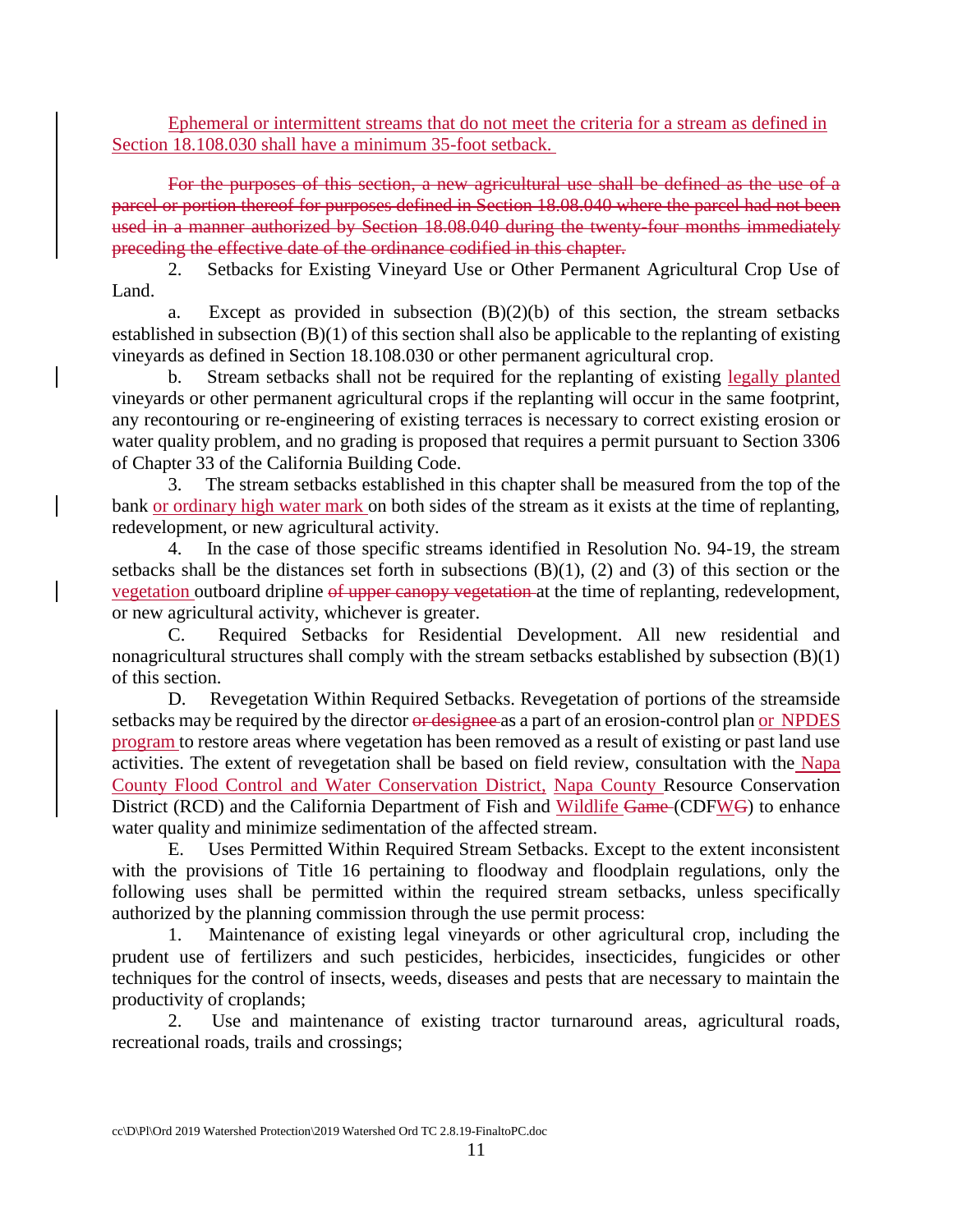3. Activities which are consistent with agricultural practices in the area and which are intended to protect the security and safety of the surrounding area including, but not limited to, fire, flood protection and bank stabilization, weed control, trespass and nuisance protection;

Development and maintenance of those water resources, including pumps, that are necessary for agricultural and domestic purposes;

5. Maintenance and replacement of existing public works facilities such as pipes, cables, culverts and the like;

6. Maintenance of existing or restoration of previously dredged depths in existing floodcontrol projects and navigational channels authorized by a permit issued by the director of public works pursuant to Title 16;

7. Construction of nonmotorized vehicular and pedestrian trails;

8. Construction of new public works projects such as drainage culverts, stream crossings when such projects are specifically authorized and permitted by existing state, federal or local law;

9. Construction activities undertaken by or under the auspices of a federal, state or local agency to preserve or restore existing habitat areas:

10. Removal of vegetation as authorized by the director or designee to alleviate an existing hazardous condition;

11. Other uses similar to the foregoing found by the director or designee to be consistent with the intent of this chapter:

12. Installation of stream crossings, recreational roads, and equestrian and nonmotorized trails in accordance with appropriate permits from other state, federal and local use permit requirements when it can be determined by the director or designee that the least environmentally damaging alternative has been selected as a part of an approved project.

F. Construction Fencing to Protect Stream Setbacks, Wetlands and Other Features. Where appropriate, the director may require an applicant to install and maintain construction fencing, or other means of demarcation acceptable to the director, in a manner that protects stream setback areas, wetlands, wildlife corridors, sensitive areas and other protected features from intrusion or disturbance during land clearing and earth-disturbing activities.

(Ord. 1300 § 1, 2007: Ord. 1259 § 2, 2005: Ord. 1082 §§ 9, 10, 1995; Ord. 1062 § 3, 1994; Ord. 991 § 1 (part), 1991: prior code § 12452.1)

**SECTION 4.** A new Section 18.108.026 entitled "General provisions – Wetlands" is

added to Chapter 18.108 (Conservation Regulations) of the Napa County Code to read in full as

follows:

### **18.108.026 - General provisions – Wetlands.**

Construction of main or accessory structures, land clearing earthmoving activity, land clearing or agricultural uses of land as defined by Section 18.08.040 shall be set back 50 feet from the delineated wetland boundary.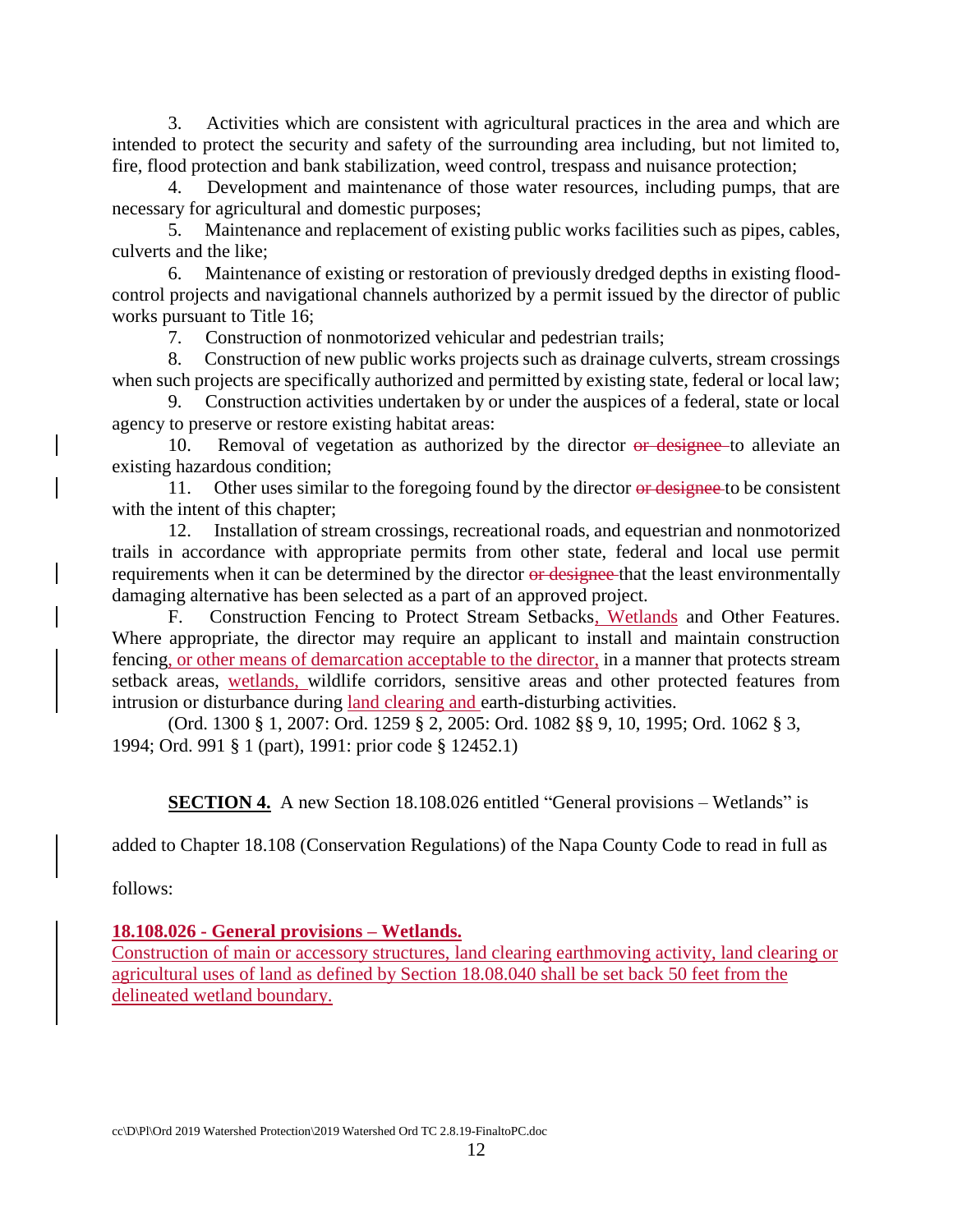**SECTION 5.** Section 18.108.027 (Sensitive domestic water supply drainages.) of

Chapter 18.108 (Conservation Regulations) of the Napa County Code is amended to read in full

as follows:

### **18.108.027 - Sensitive domestic water supply drainages.**

A. Applicability. The provisions of this section shall apply in sensitive domestic water supply drainages.

B. Vegetation Clearing. A minimum of sixty-seventy percent of the tree canopy cover on the parcel existing on June 16, 1993 along with any vegetation understory vegetation, or when vegetation consists of shrub and brush without tree canopy, a minimum of forty percent of the shrub, brush and associated annual and perennial herbaceous vegetation shall be maintained as part of any use involving earth-disturbing activity. Two or more contiguous parcels held and maintained under common ownership or legal control at the time the plan is submitted may be considered combined and treated as one holding for purposes of compliance with the vegetation retention requirements in this section; provided that: (1) the total vegetation proposed for clearing would not be greater than what could be cleared if each contiguous parcel was treated as an individual unit; (2) a report prepared by a qualified professional biologist is submitted to the director which concludes that the proposed vegetation clearing would not result in greater impacts to biological resources than what would occur if the combined parcels were treated as individual units; and (3) a memorandum of understanding a perpetual protective easement or similar document in a form acceptable to county counsel is recorded for each parcel describing the amount of vegetation to be retained on each of the parcels.

C. Winter Shut-Down. All earth-disturbing activities on any slopes (pursuant to subsection (L) of Section 18.108.070) shall be limited to the period of April 1st through September 1st of each year except earth-disturbing activities that are in compliance with the NPDES program administered by the planning department of public works shall be limited to the period of April 1st through October 1st of each year. No earth-disturbing activities other than installation of winterization measures shall take place during other times of the year. All winterization measures shall be in place by September 15th of any given year or by October 15th for earth-disturbing activities that are in compliance with the NPDES program. However, earth-disturbing activities may be authorized by the director during the winter shut-down period, using the procedures specified for other watersheds in subsection (L) of Section 18.108.070. The applicable water purveyor shall be notified in writing at least seven calendar days prior to the director's decision to grant or deny a grading extension to allow the purveyor to comment on the request.

D. Drainage Facilities. Concentration of runoff shall, wherever feasible, be avoided. Runoff shall instead be spread in small incremental doses into relatively flat buffer areas. Those drainage facilities and outfalls that unavoidably have to be installed shall be sized and designed to handle the runoff from a one hundred-year storm event without failure or unintentional bypassing. Outlets shall be protected against erosion in the one hundred-year storm event.

E. Notice Required. The director shall provide notice to the owner/operator(s) of a public-serving water supply system(s) located in a sensitive domestic water supply drainage of each erosion control plan filed in their drainage. Said notice shall include a copy of the plan submitted and shall provide twenty-one days for a response. If the owner/operator(s) submits credible evidence within this time period that the delivery of sediment or other pollutants into their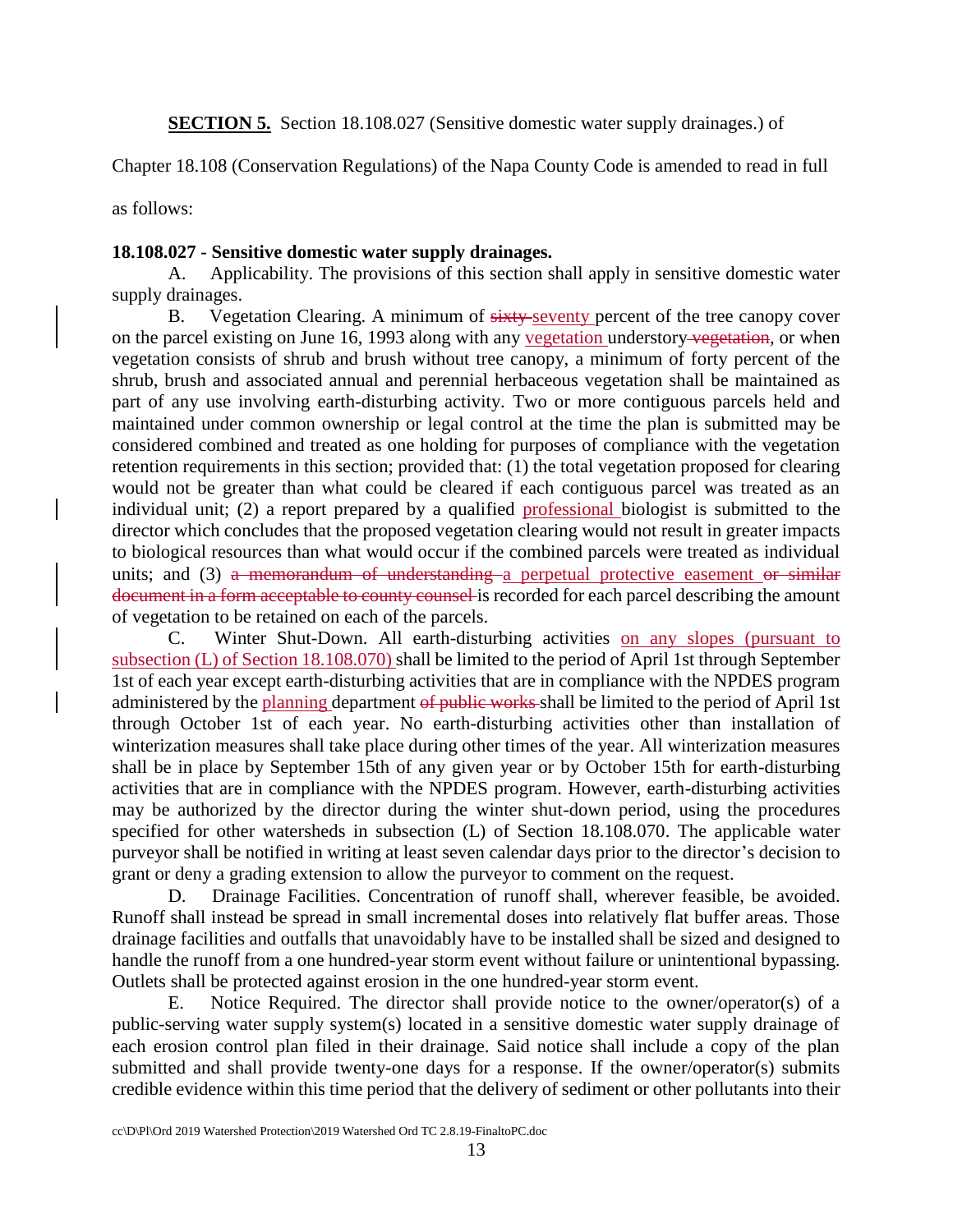reservoir(s) from the drainage will be increased by more than one percent on an individual project basis or by more than ten percent on a cumulative basis, the subject erosion control plan shall not be approved until a public hearing on the matter has been held before the commission and a use permit has been issued.

F. Geotechnical Report Required. A report prepared by a qualified professional specifying the depth and nature of the soils and bedrock present and the stability, both current and projected, of the area potentially effected shall be submitted by the property owner at the time of application for any project located in a sensitive domestic water supply drainage.

G. Setbacks. No earthmoving activities shall take place within 200 hundred feet of a sensitive domestic water supply. The setback shall be measured from the high water mark of the reservoir.

**SECTION 6.** Section 18.108.030 (Definitions.) of Chapter 18.108 (Conservation

Regulations) of the Napa County Code is amended to read in full as follows:

### **18.108.030 - Definitions.**

As used in this chapter:

"Chaparral" means a shrubland dominated by species having evergreen, leathery leaves such as chamise, manzanita, or scrub oaks.

"Decorative landscaping" means vegetation, plantings, shrubs, trees and the like established and maintained in proximity to a residential structure, landscape structure or related access road for ornamental or aesthetic purposes. Decorative landscaping does not include agricultural crops established or maintained for commercial use.

"Director" means the director of the planning, building and environmental services department or the director's designee. except for matters related to the NPDES program it shall mean the director of the public works department.

"Delineated wetland boundary" means precise edge of a wetland identified by a wetland delineation study or map.

"Drainage ditch" means a channel constructed solely for the purpose of providing drainage for agricultural use. A drainage ditch is not a stream as that term is defined in this section.

"Earthmoving or earth-disturbing activity" means any activity that involves vegetation clearing, grading, excavation, compaction of the soil, or the creation of fills and embankments to prepare a site for the construction of roads, structures, landscaping, new planting, and other improvements (including agricultural roads, and vineyard avenues or tractor turnaround areas necessary for ongoing agricultural operations)... It also means excavations; fills or grading which of themselves constitute engineered works or improvements.

"Environmental Resources Mapping System" means a collection of printed maps, interactive GIS-based (geographic information system) computer maps, and the supporting data layers and related information maintained by the County of Napa delineating, among other things, environmental resources and hazards within the County.

""Ephemeral or intermittent stream" means any natural channel with bed and banks containing flowing water or showing evidence of having contained flowing water, such as deposit of rock, sand, gravel, or soil, that does not meet the definition of "stream" in this chapter.

cc\D\Pl\Ord 2019 Watershed Protection\2019 Watershed Ord TC 2.8.19-FinaltoPC.doc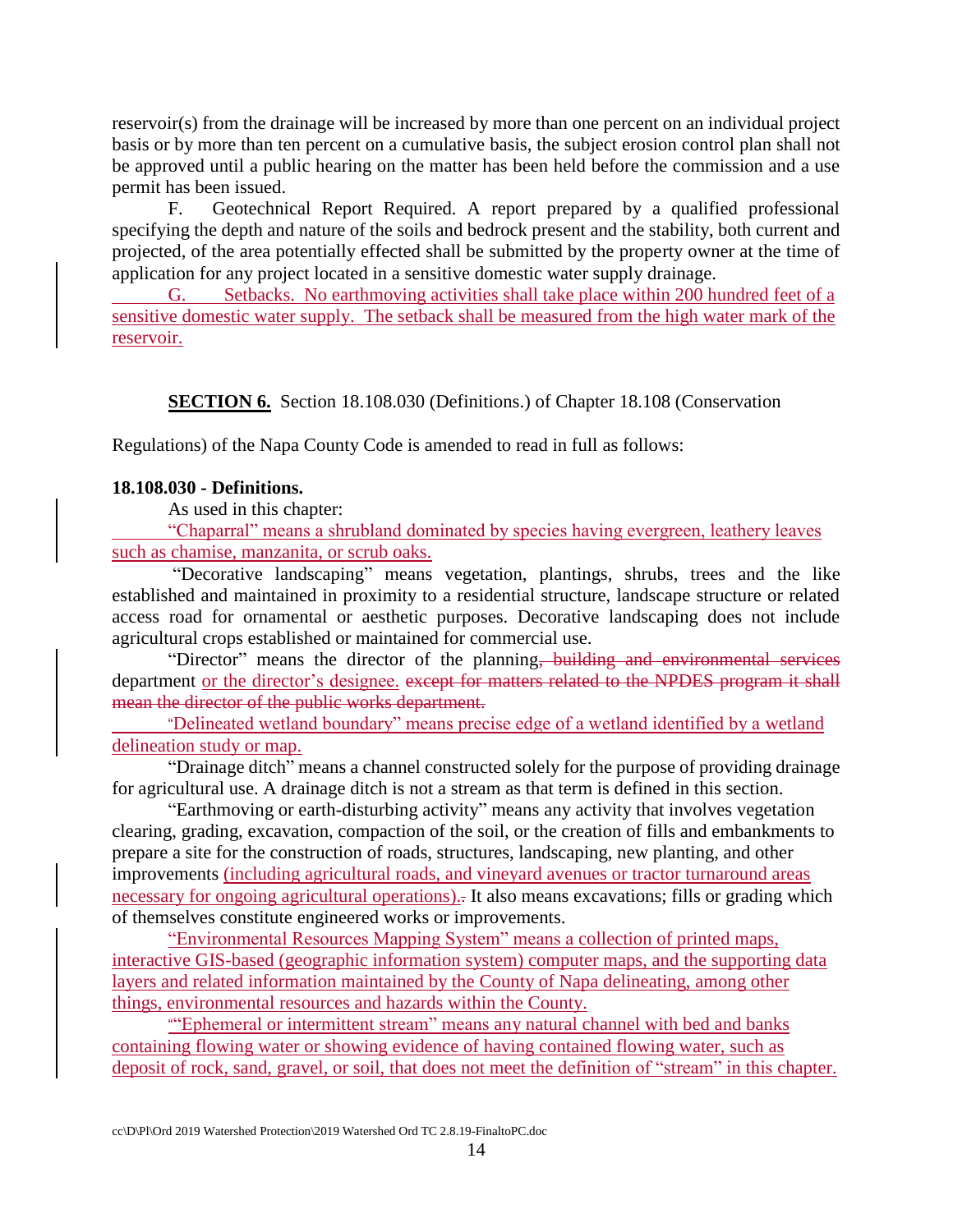"Erosion" means the wearing away of the ground surface as a result of the movement of wind or water.

"Erosion hazard area" means those portions of parcels of land having slopes over five percent.

"Failure" or "failed" with respect to an erosion control measure means that the measure has operated in the past or is expected to operate in the future in such a manner that erosion and/or resultant sedimentation have or will be increased above design rates or that flows exceed the capacity of the measure and bypassing has or will occur.

"Grading" shall mean any stripping, cutting, filling, contouring, recontouring or stockpiling of earth or land, including the land in its cut or fill condition.

"Habitat" means a physical area characterized by a unique assemblage of species that constitute the biotic community that utilizes and/or inhabits the area and which provides some subset of essential or preferred ecological and biological needs (i.e. reproduction, feeding/foraging, cover/shelter) for each of those species.

"Habitat of limited distribution" means a vegetation type as delineated in the Napa County Environmental Resources Mapping System that covers less than approximately 0.1% of the County (i.e. 500 acres).

"Hydrophilic vegetation" means vegetation that grows in water or on a substrate that is at least periodically deficient in oxygen as a result of excessive water content (i.e., plants typically found in wet habitats).

"Improvement" means any man-made, immovable item which becomes part of, placed on, or affixed to, a parcel of land.

"Land clearing" means the removal of tree canopy, understory or herbaceous vegetation down to bare soil, by any method.

"Landscape structure" means a structure, object and/or feature for human use and enjoyment of the land associated with decorative landscaping in relationship to a residential structure, which does not require issuance of a ministerial or discretionary permit by the county, and does not require earth-disturbing or grading.

"Major storm event" means a two-year or larger storm (i.e., a storm with a fifty percent or less probability of occurring in any given year).

"Municipal reservoir" or "sensitive domestic water supply" means any of the following: Kimball Reservoir; Rector Reservoir; Milliken Reservoir; Bell Canyon Reservoir; Lake Hennessey including Friesen Lakes; Lake Curry drainage; and Lake Madigan.

"NPDES program" means earth-disturbing activities that are subject to the runoff control requirements that earthmoving activities are subject to and administered by the planning department of public works as outlined in the "Napa County Construction Site Runoff Control Requirements" adopted by the Napa County board of supervisors on December 12, 2006, or as may be amended, and the Napa Countywide Stormwater Pollution Prevention Program December 2014, or as may be amended.

"One hundred-year storm" means a storm with a one percent probability of occurring in any given year.

"Planning department" or "department" means the Planning, Building and Environmental Services Department.

"Perpetual protective easement" means an easement preserving and conserving the preserved vegetation canopy cover and vegetation understory. The protective easement shall be dedicated to the county, a public agency or a qualified nonprofit organization approved by the

cc\D\Pl\Ord 2019 Watershed Protection\2019 Watershed Ord TC 2.8.19-FinaltoPC.doc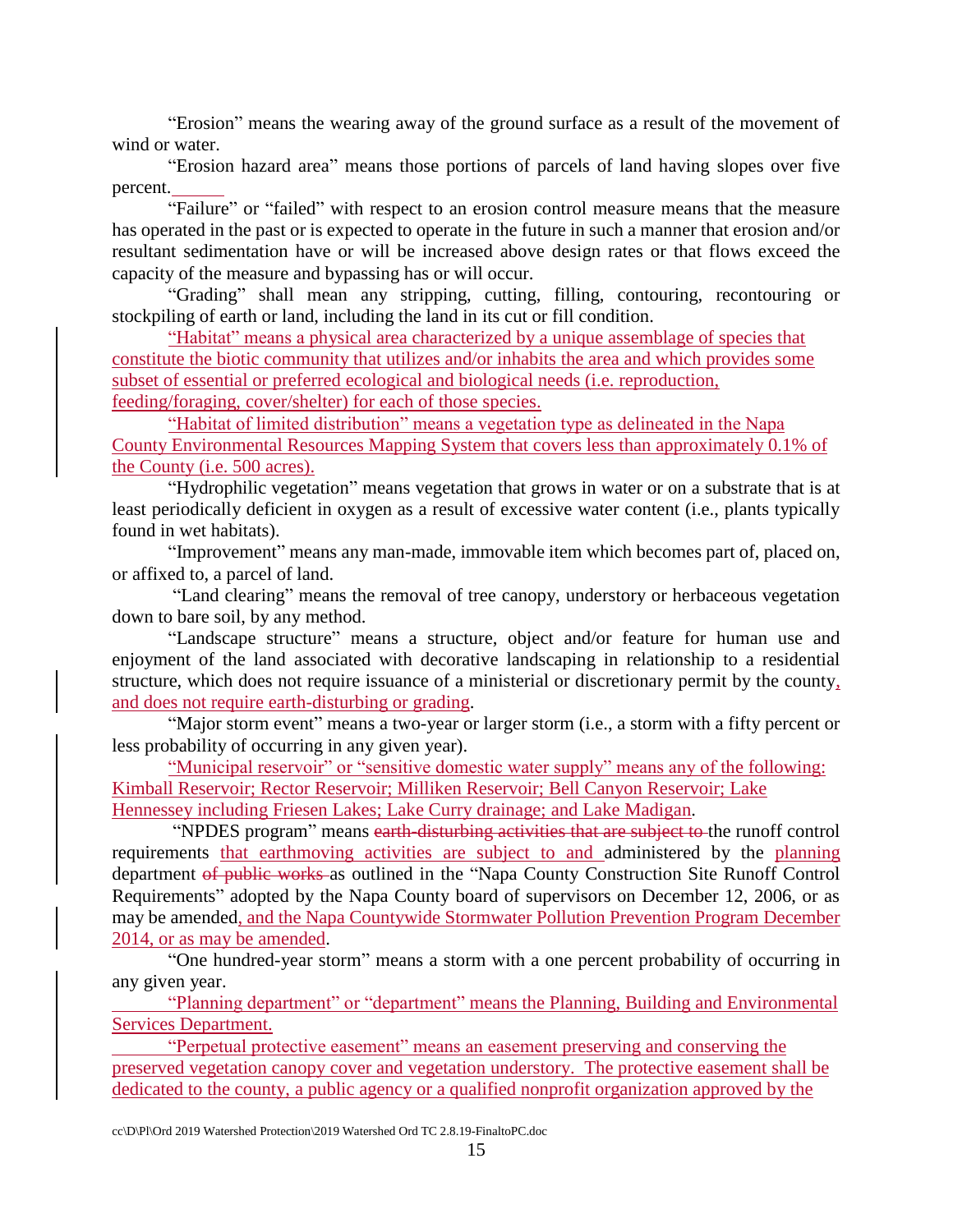county, and shall be in a form acceptable to county counsel and recorded prior to commencement of earthmoving activity.

"Qualified professional biologist" means an individual possessing academic and professional experience in biological sciences and related resource management activities who is able to identify biotic resources and can recognize and is familiar with the habitats and behaviors of listed species that may be present in the county. The individual must have specialized skills and appropriate licenses/permits/certifications specific to the study being conducted (e.g., general botanical, wetland, and wildlife habitat knowledge for biotic resource and stream setback assessments, and certification by the U.S. Army Corps of Engineers in wetland delineation for wetland assessments and wetland delineation studies or maps).

"Resolution" means any resolution duly adopted by the Napa County board of supervisors.

"Riparian vegetation" means vegetation commonly occurring adjacent to or within streams and watercourses or along their banks including, but not limited to, such plants as willows, cottonwoods and their associated understory vegetation.

"Sensitive domestic water supply drainage" means any of the following drainages as depicted on the sensitive domestic water supply drainages map(s) maintained and hereafter modified from time to time as necessary by the director:

- 1. Kimball Reservoir drainage;
- 2. Rector Reservoir drainage;
- 3. Milliken Reservoir drainage;
- 4. Bell Canyon Reservoir drainage;
- 5. Lake Hennessey drainage including Friesen Lakes;
- 6. Lake Curry drainage;
- 7. Lake Madigan drainage.

"Shrub" means a wood plant with a short ultimate height, commonly with two or more stems from the base.

"Shrublands vegetation" means areas where shrubs dominate, including chaparral, chenopod scrubs, coastal scrubs, and desert scrubs.

"Slope" means the inclination of the terrain calculated in accordance with the methodology set forth in Resolution No. 94-19, which is incorporated herein by reference.

"Special-status species" means plants and animals that are legally protected under the federal Endangered Species Act (ESA), the California Endangered Species Act (CESA), or other federal, state or local regulations.

"Stream" means any of the following:

1. A watercourse designated by a solid line or dash and three dots symbol on the largest scale of the United State Geological Survey maps most recently published, or any replacement to that symbol;

2. Any watercourse which has a well-defined channel with a depth greater than four feet and banks steeper than 3:1 and contains hydrophilic vegetation, riparian vegetation or woodyvegetation including tree species greater than ten feet in height;

3. Those watercourses listed in Resolution No. 94-19 and incorporated herein by reference.

"Structure" means anything which is built or constructed, or any piece of work artificially built up or composed of parts joined in some definite manner whether installed on, above, or below the surface of the land.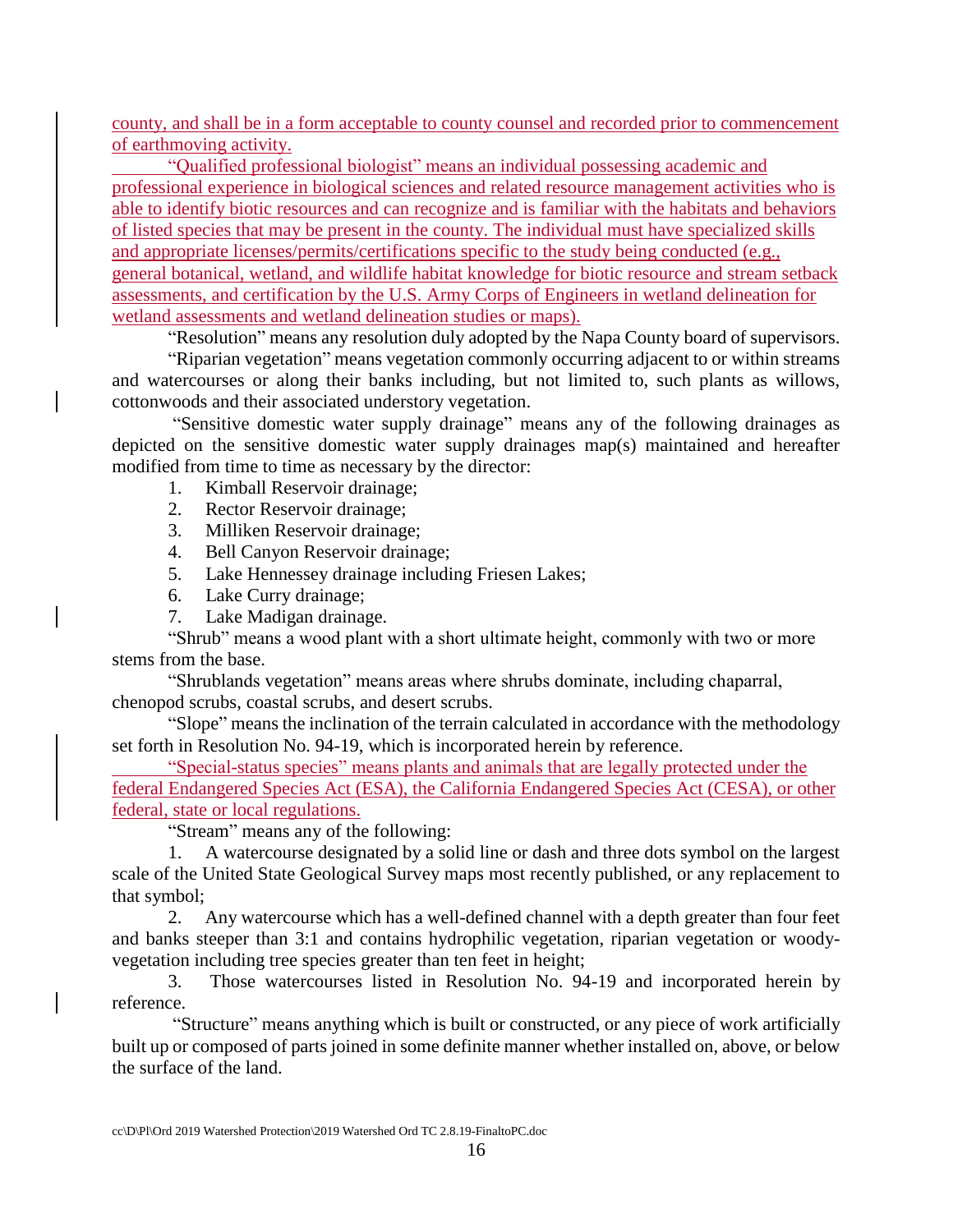"Vegetation canopy cover" means the crown area of a stand of trees (i.e., upper-story vegetation) in a natural stand of vegetation. For the purposes of this chapter, canopy cover is the collective cover of a grouping of trees viewed from an aerial photograph of the latest edition on file with the department, where the tree stand is continuous. Single trees are not considered canopy cover.

"Vegetation outboard dripline" means the furthermost edge of riparian vegetation, including the dripline of the canopy cover of woody vegetation of a stream visible on the latest edition of aerial photographs on file with the department or as determined by a field inspection conducted by the director-or designee.

"Vegetation understory" means shrub or brush vegetation within a natural stand of vegetation that commonly grows to a height below established tree levels, and also includes associated annual and perennial herbaceous vegetation.

"Vineyard replanting" shall mean vine removal, ripping, recontouring or grading or any installation of erosion control measures and replanting of vines where the removal of vines began no more than six years prior to submittal of vineyard replanting program or erosion control plan to the department.

"Watershed" means a defined region draining into a river, river system, or other body of water.

"Wetland" means those areas that meet either the federal definition of wetlands, as set forth in 33 CFR § 328.3 as that section may be amended from time to time, or the State of California definition of wetland as adopted by the State Water Resources Control Board as a State Wetland Definition, as that definition may be amended from time to time. In the event of a conflict between the state or federal definition, whichever definition is more protective shall control.

"Wetland delineation map or study" means a map or study prepared by a qualified professional biologist to identify and precisely map the boundary of wetlands on a site.

"Winter shut-down period"' shall mean between October 15 and April 1, except within sensitive domestic water supply drainages, the winter shut-down period shall mean between September 1 and April 1 pursuant to subsection (C) of Section 18.108.027.

**SECTION 7.** Section 18.108.040 (Exceptions.) of Chapter 18.108 (Conservation

Regulations) of the Napa County Code is amended to read in full as follows:

## **18.108.040 Exceptions in the form of a use permit.**

Upon application by the landowner or leaseholder of a site, an exception in the form of a use permit may be granted to any of the requirements of this chapter other than subsection (B) of Section 18.108.060 if, after a public hearing, findings can be made that:

A. For structural/road development projects, all of the following are true:

1. Roads, driveways, buildings and other man-made structures have been designed to complement the natural landform and to avoid excessive grading;

2. Primary and accessory structures employ architectural and design elements which in total serve to reduce the amount of grading and earthmoving activity required for the project, including the following elements:

a. Multiple-floor levels which follow existing, natural slopes,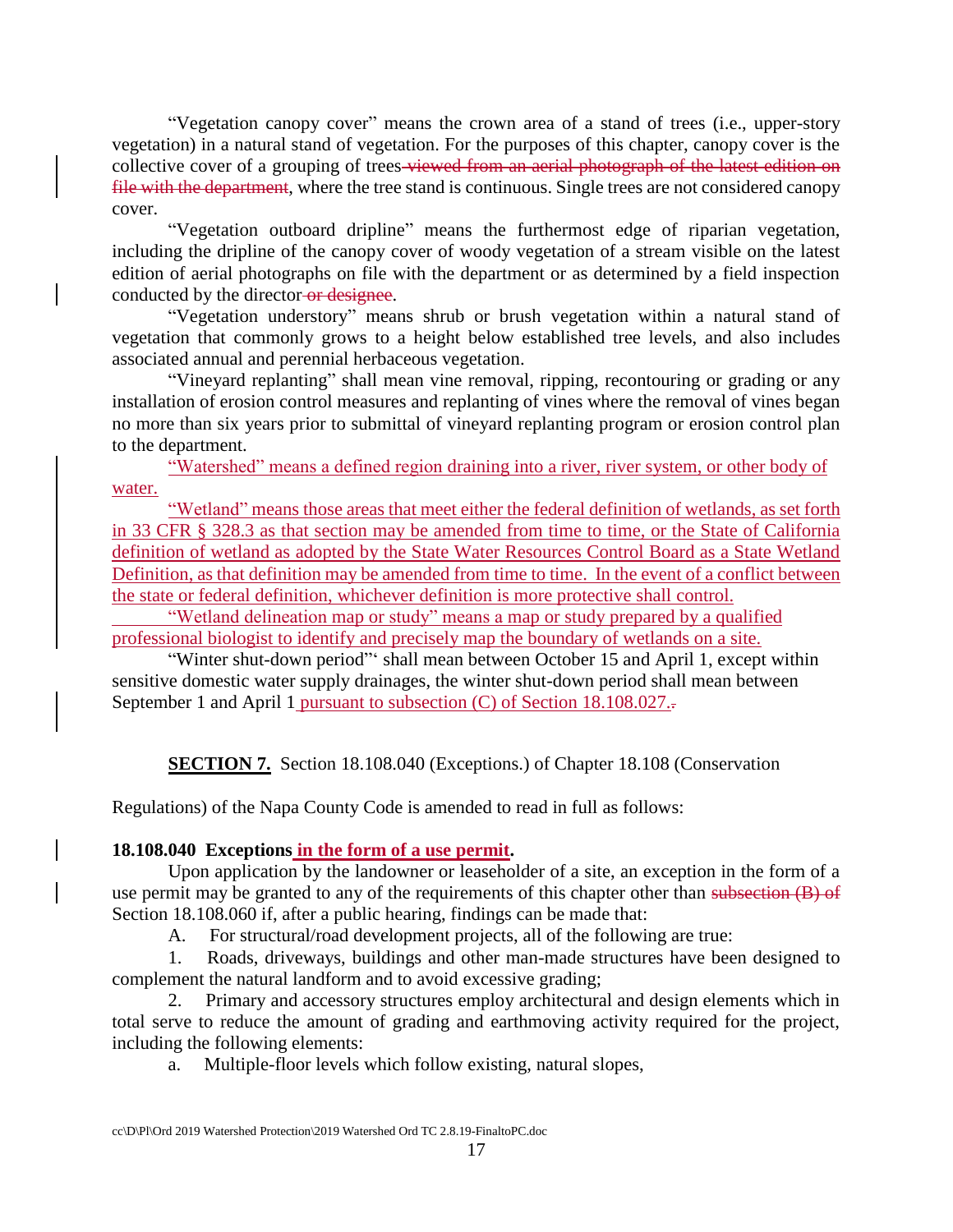b. Foundation types such as poles, piles, or stepping levels which minimize cut and fill and the need for retaining walls,

c. Fence lines, walls, and other features which blend with the existing terrain rather than strike off at an angle against it;

3. The development project minimizes removal of existing vegetation, incorporates existing vegetation into the final design plan, and replacement vegetation of appropriate size, quality and quantity is included to mitigate adverse environmental effects;

4. Adequate fire safety measures have been incorporated into the design of the proposed development;

5. Disturbance to streams and watercourses shall be minimized, and the encroachment if any, is the minimum necessary to implement the project;

6. The project does not adversely impact threatened or endangered plant or animal habitats as designated by state or federal agencies with jurisdiction and or identified as specialstatus species, sensitive biotic communities or habitats of limited distribution  $\rightarrow$  in the county's Baseline Data Report (2005 or as amended) or eEnvironmental Resources Mapping System; sensitivity maps;

7. An erosion control plan, or equivalent NPDES stormwater management plan, has been prepared in accordance with Section 18.108.080 and has been approved by the director. or designee.

8. The proposed development does not result in a net increase in soil loss and runoff.

B. For agricultural projects and related agricultural roads (as defined determined by the planning Napa County department of public works), all of the following are true:

1. The erosion rate that results in two years from completion of the proposed agricultural development does not result in a net increase in soil loss and runoff. exceed the soil tolerance factor approved by the soil conservation service for the soil type, topography and climatic conditions in which the project is located;

2. An erosion control plan has been prepared in accordance with Section 18.108.080 and has been approved by the director-or designee;

3. Impacts on streams and watercourses are minimized, and adequate setbacks along these drainageways are or will be maintained;

4. The project does not adversely impact threatened or endangered plant or animal habitats as designated by state or federal agencies or identified as special-status species, sensitive biotic communities or habitats of limited distribution on the county's Baseline Data Report (2005 or as amended) or Environmental Resources Mapping System.

**SECTION 8.** Section 18.108.050 (Exemptions.) of Chapter 18.108 (Conservation

Regulations) of the Napa County Code is amended to read in full as follows:

### **18.108.050 - Exemptions.**

This chapter shall not apply to the following activities, whether or not permits are presently required therefor, which this board hereby finds have less potential to significantly alter the present environment; are preempted by state law; or are publicly-supervised projects necessary for the protection of the immediate health and safety of the residents of the county of Napa:

Additions to existing legally constructed single-family residences or other structures allowed without a use permit where the proposed addition is attached and when no earthmoving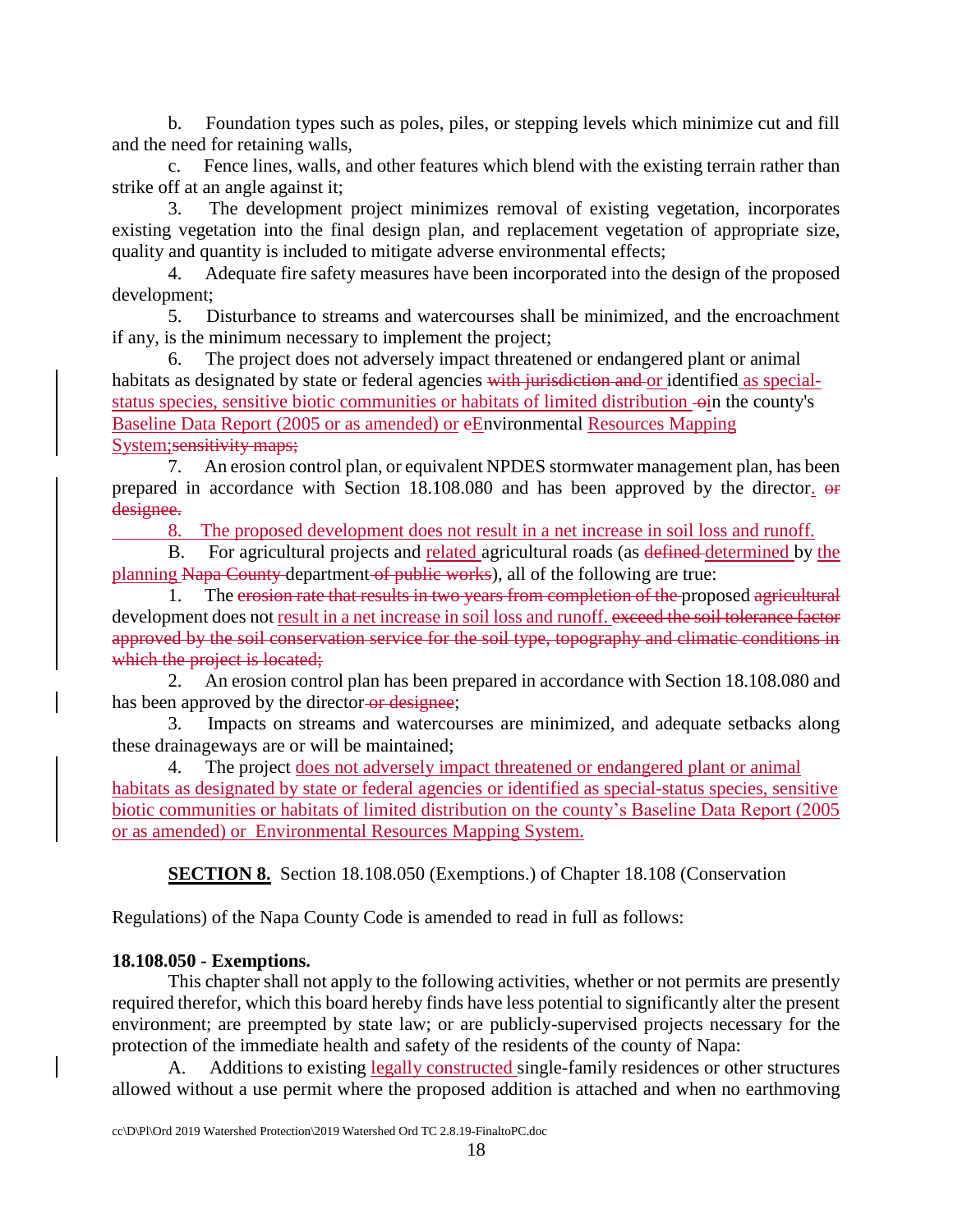or grading is required with the exception of that necessary to install a foundation system and the location of the project has not been identified  $\frac{1}{2}$  ion the Napa County  $\frac{1}{2}$  Environmental Resources Mapping System sensitivity maps as a landslide area or within required stream or wetland setbacks as provided in subsection (B) of Section 18.108.025 and Section 18.108.026;

B. Land Colearing of vegetation-,earthmoving, and/or grading in connection with the construction, remodeling or other improvements of a single-family residence and/or associated accessory structures, where application for all permits required for such activities for that project have been received on or before May 13, 1991 by the county departments responsible for the issuance of such permits;

C. Land Cclearing, earthmoving of vegetation and/or grading in connection with the planting and/or maintenance of decorative landscaping and/or construction of landscape structures as defined in Section 18.108.030 for which no building or grading permits are required as part of an existing or approved residential structure; and the clearing and/or grading does not involve more than one acre per legal parcel, and the clearing and/or grading does not involve removal of any living tree from the ridge line or hilltop visible from any public roadway unless such tree is replaced in a manner approved by the director-or his designee, and temporary erosion control measures are installed by the winter shut-down period applicable to the project site; October 15th if planting and or landscaping continues beyond October 15th;

D. Maintenance of private access roads, such as resurfacing (rock or asphalt), cleaning inside ditches and culvert inlets, removing or installing waterbars, construction and maintenance of all public roads and any other public facilities, including flood control facilities, required by and completed under the direction of any public agency;

E. Land Clearing of vegetationconstructionclearing, construction of improvements, grading, and/or earthmoving activity for projects specifically authorized by any use permit or other administrative or discretionary permit, including small winery exemptions, issued by the county of Napa or Napa County Flood Control and Water Conservation District water conservation and flood control district prior to June 11, 1991; provided that this exemption shall continue to apply only to such areas for which an approved erosion control plan is on file with the department or erosion control measures were included in the use permit or other permit, and this exemption affects only those areas identified in the approved plan or permit;

F. Land Colearing, of vegetation -andearthmoving and/or grading necessary for the construction of: (1) any septic or wastewater system, or water well; (2) other facilities necessary for the protection of public health; (3) in connection with correction of any problem involving hazardous wastes or materials, where such construction or corrective activity is required by, and completed under the supervision of the department to comply with federal, state or local standards; (4) minor trenching (so long as such work is conducted and restored outside the winter shutdown period and outside the required stream setbacks);

G. Land Eclearing, and earthmoving and/or grading necessary for preliminary testing for site suitability for septic systems or water wells, where such testing is approved by the department and does not involve the construction of roads for access to the parcel or testing sites and disturbed areas are revegetated or otherwise treated for erosion control;

H. For existing legally constructed structures, the Ccreation and/or maintenance of firebreaks or implementation of fire management strategies required by, and completed under the direction of the California Department of Forestry and Fire Protection;

Land Cclearing, earthmoving and/or grading specifically authorized by a state timber harvesting permit where erosion measures were included in the project as necessary; provided,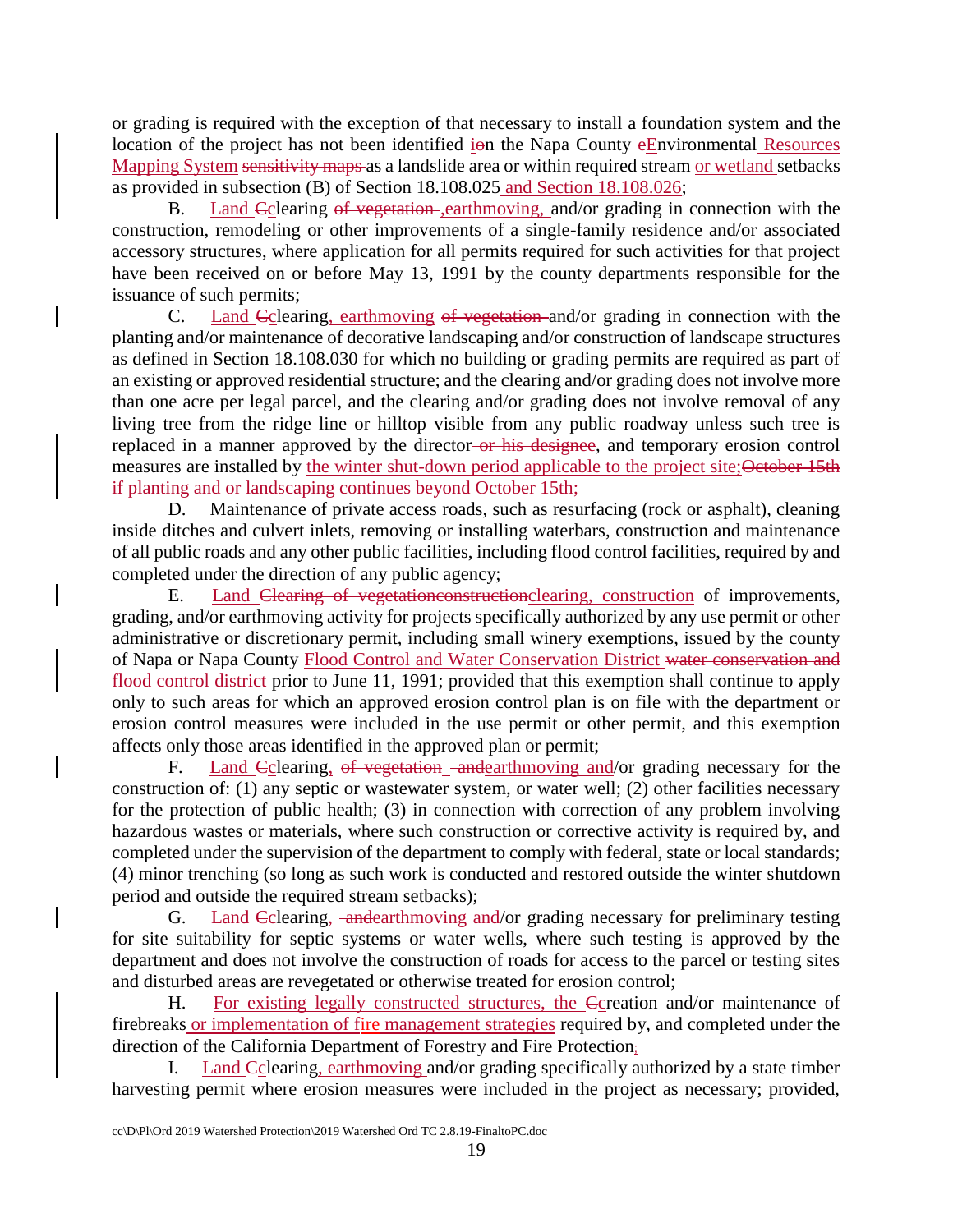however, that this exemption shall not apply if a state timber conversion permit is a part of or included as a component of the state timber harvesting permit;

J. Land Cclearing, earthmoving of vegetation and/or grading pursuant to a permit other than a timberland conversion permit or a notice of less than three-acre conversion exemption (or similar exemption process) issued by: (1) a state or federal agency in compliance with applicable provisions of state or federal laws or regulations where adequate erosion control measures as determined by the county of Napa have been incorporated as part of the project or (2) by a city in relation to city-owned property exempt from the zoning regulations of the county of Napa. This exception only applies to those portions of the project specifically authorized by the state or federal permit involved. Components or parts of the project not specifically authorized by a state or federal permit shall be subject to this chapter;

K. Land Eclearing, earthmoving of vegetation and/or grading in connection with the abatement of a public nuisance as determined by a court of competent jurisdiction and then only in accordance with recommendations of, and under the advisory supervision of, the Natural Resources Conservation Service and State Department of Fish and Game;

L. Clearing of temporary erosion control cover crops and/or grading activities, but only in conjunction with the planting of agricultural crops or installation of erosion control measures on land cleared of vegetation and/or graded prior to May 13, 1991; provided that this exemption shall continue to apply only to such areas for which an approved erosion control plan is on file with the department or the soil conservation service and applies only to areas prepared pursuant to the approved plan;

M. Completion of multi-year phased agricultural, vegetation and/or grading activities approved pursuant to Ordinances 956, 957, 962, 965 or 987 and "used"' pursuant to Section 18.124.080 of the Napa County Code so long as the approved plans substantially conform with the erosion control standards approved through the adoption of the ordinance codified in this chapter;

N. Activities which are consistent with existing agricultural practices, including but not limited to, post hole digging, fire protection and prevention, and weed control [Reserved.];

O. Maintenance operations for ongoing agricultural activities, including, but not limited to, maintenance of existing roads, existing erosion and sediment control devices, and activities involving minimal soil disturbance such as discing, spraying, fertilizer applications, shallow ripping for root stimulating, trellising, installation of irrigation, fencing, post hole digging, weed control and minor trenching for repair work;

P. Earthmoving activity associated with mining and mining-related activities conducted pursuant to and in compliance with an approved surface mining and reclamation permit (Chapter 16.12);

Q. Earthmoving activity and construction of improvements authorized by a final map or development agreement approved and recorded by the county of Napa after January 1, 1986, and before the effective date of the ordinance codified in this chapter;

R. Earthmoving activity and construction of improvements authorized by use permit, site plan approval and building permit approval where provisions for erosion control were included as part of the approved permit for projects located within the industrial park or the general industrial zoning districts;

S. Replanting of existing legally planted vineyards when the area to be replanted involves less than one acre, and the footprint of the replanting area does not change, and any recontouring, grading or re-engineering is necessary to correct existing erosion or water quality problem, regardless of slope percent of the area to be replanted;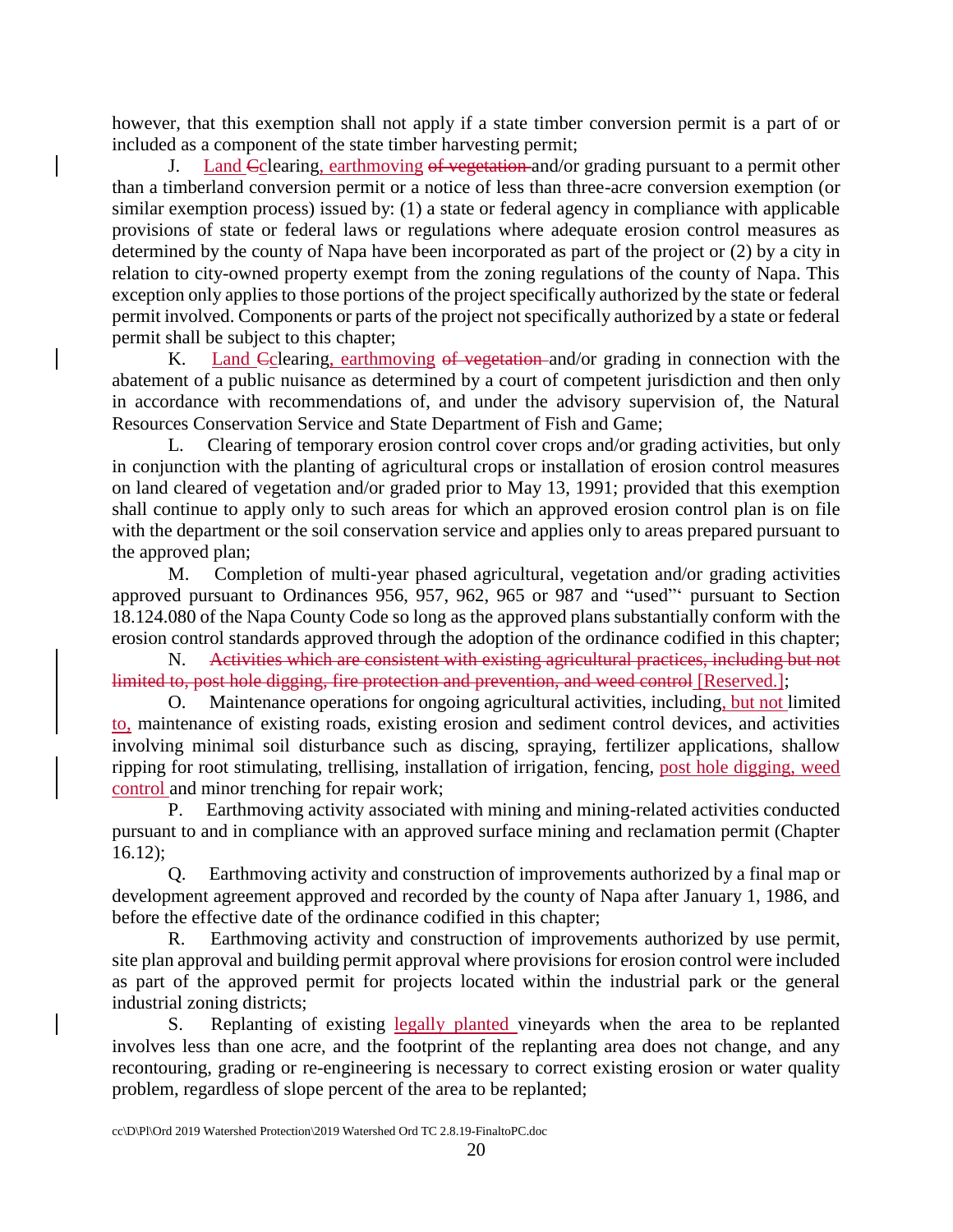T. Repair and maintenance of existing water storage facilities when no permit is required from any federal, state or local agency;

U. Land Colearing, earthmoving of vegetation and/or grading necessary for the construction of a water tank in connection with an existing dwelling where no construction of a roadway is necessary and the slope is fifteen percent or less.; and

V. Reconstruction of existing legally constructed structures lost to fire or other natural disaster when the rebuild area of disturbance does not exceed 125% of the original footprint, does not encroach any further into the stream setback area than the original footprint and any recontouring, grading, earthmoving or re-engineering is necessary to correct existing erosion or water quality problem, regardless of slope percent of the original footprint. This rebuild exemption may only be used once.

**SECTION 9.** Section 18.108.060 (Slope regulations – Prohibited uses.) of Chapter

18.108 (Conservation Regulations) of the Napa County Code is amended to read in full as

follows:

# **18.108.060 - Slope regulations—Prohibited uses.**

A. Uses Prohibited Without an Exemption–or an Exception. To minimize the risks associated with project development in areas characterized by steep slopes, high erosion potential, unstable soils, combustible vegetation and other sensitive environmental resource areas as defined by Section 18.08.270 or designated in the conservation element, and the recreation and open space element and the seismic and safety elements of the general plan, no construction, improvement, grading, earthmoving activity or vegetation removal associated with the development or use of land shall take place on those parcels or portions thereof generally having a slope of thirty percent or greater as defined in Section 18.108.060(B) unless exempt under Sections 18.108.050 or 18.108.055 or unless an exception through the use permit process is granted pursuant to Section 18.108.040.

B. Slope determination methodology. The percent slope for a proposed project is described as the ratio of the vertical distance to the horizontal distance, or the elevation change in feet divided by distance in feet measured perpendicular to the contours. The percent slope of the development area described herein is the natural slope of the existing terrain, not the finished or proposed percent slope resulting from the project.

1. Structural Development.

a. The percent slope of the structural development area is measured perpendicular to the contours across the building pad and driveway when the driveway is less than 50 feet in length. The slope determination shall be made by evaluating a plot plan identifying contour intervals of two (2) to five (5) feet, with a scale of 1"=20' or better.

b. When a driveway exceeds 50 feet in length, the slope of the structural development area is measured perpendicular to the contours across the foundation and area of ground disturbance around the foundation of the proposed structure. The driveway slope shall be measured separately as identified in subsection (B)(2) of Section 18.108.060.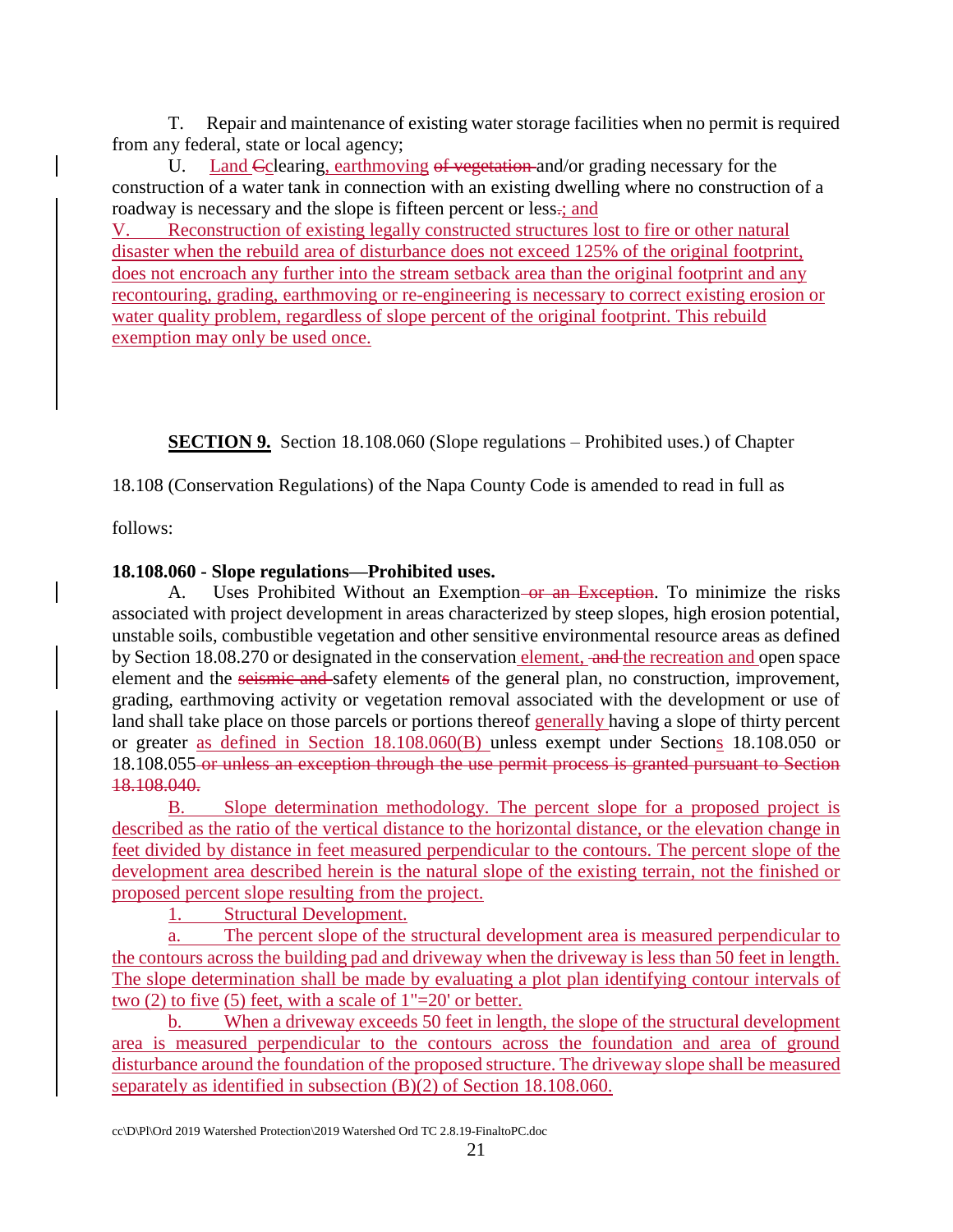2. Road/Access Development. The analysis for slope determination for grading involving a roadway longer than 50 feet shall be determined using the following criteria and shall be based on mapping with a maximum scale of  $1'' = 50'$  with contour intervals of five (5) feet or less.

a. The approximate centerline of the proposed roadway shall be stationed with  $0+00$ being assigned to the point where grading commences.

b. Cross sections shall be taken at each station 100 feet apart, i.e. 1+00, 2 +00 etc., extending to the outer limits of grading. When the road is less than 200 feet long, then three equally spaced cross sections shall be taken. The axis of each cross section shall be perpendicular to the contours pertinent to the section. These sections shall be drawn to a scale of  $1" = 10'$  horizontal and vertical. An average cross section slope shall be calculated by dividing the difference in elevation of the cut and/or fill catch points by the intervening distance.

c. The average slope of the project is to be determined by averaging all of the cross sections excluding those measured at less than five percent slope. The average slope shall not exceed thirty percent and no more than three (3) cross sections shall exceed fifty percent.

3. General Land Clearing. When earth disturbing activities, land clearing or grading involves 30 acres or less, the slope of contiguous lands (i.e., not separated by streams, roads, or noncleared areas) is measured from a map with a scale of 1"=100' (maximum) with contour intervals of 20 feet, or at a contour interval acceptable to the director. When earth disturbing activities, grading or removal of vegetation involves greater than 30 acres, a contour interval of two (2) feet in the Napa River Watershed and five (5) feet in other areas shall be applied. If any portion within the contiguous area to be cleared is greater than thirty percent slope, then the following standards apply:

a.. If the total area of any contiguous earthmoving, grading or land clearing is larger than one (1) acre, subareas up to one acre in size in the thirty to fifty percent slope range may be cleared subject to administrative approval by the director. No earthmoving activities, grading or land clearing exceeding one (1) acre shall occur on slopes greater than thirty percent.

b. If the total contiguous area to of proposed earthmoving, land clearing and/or grading is less than one (1) acre, no more than 1/3 (one third) of the project area to be cleared or graded may exceed thirty percent slope, subject to administrative approval by the director.

B. Uses Prohibited Without an Exemption. No structure, improvement, grading, earthmoving activity, vegetation removal or development shall be permitted on a slope greater than fifty percent unless exempt under Section 18.108.050 or 18.108.055 of this chapter.

**SECTION 10.** Section 18.108.070 (Erosion hazard areas-Use requirements.) of Chapter

18.108 (Conservation Regulations) of the Napa County Code is amended to read in full as

follows:

# **18.108.070 - Erosion hazard areas—Use requirements.**

All uses not otherwise prohibited within erosion hazard areas shall comply with all of the following requirements:

A. Erosion Control Measures. No otherwise permitted earthmoving activity, grading, improvement, or construction of a structure for nonagricultural activity shall commence until the activity is in compliance with the requirements of the NPDES program. The project shall be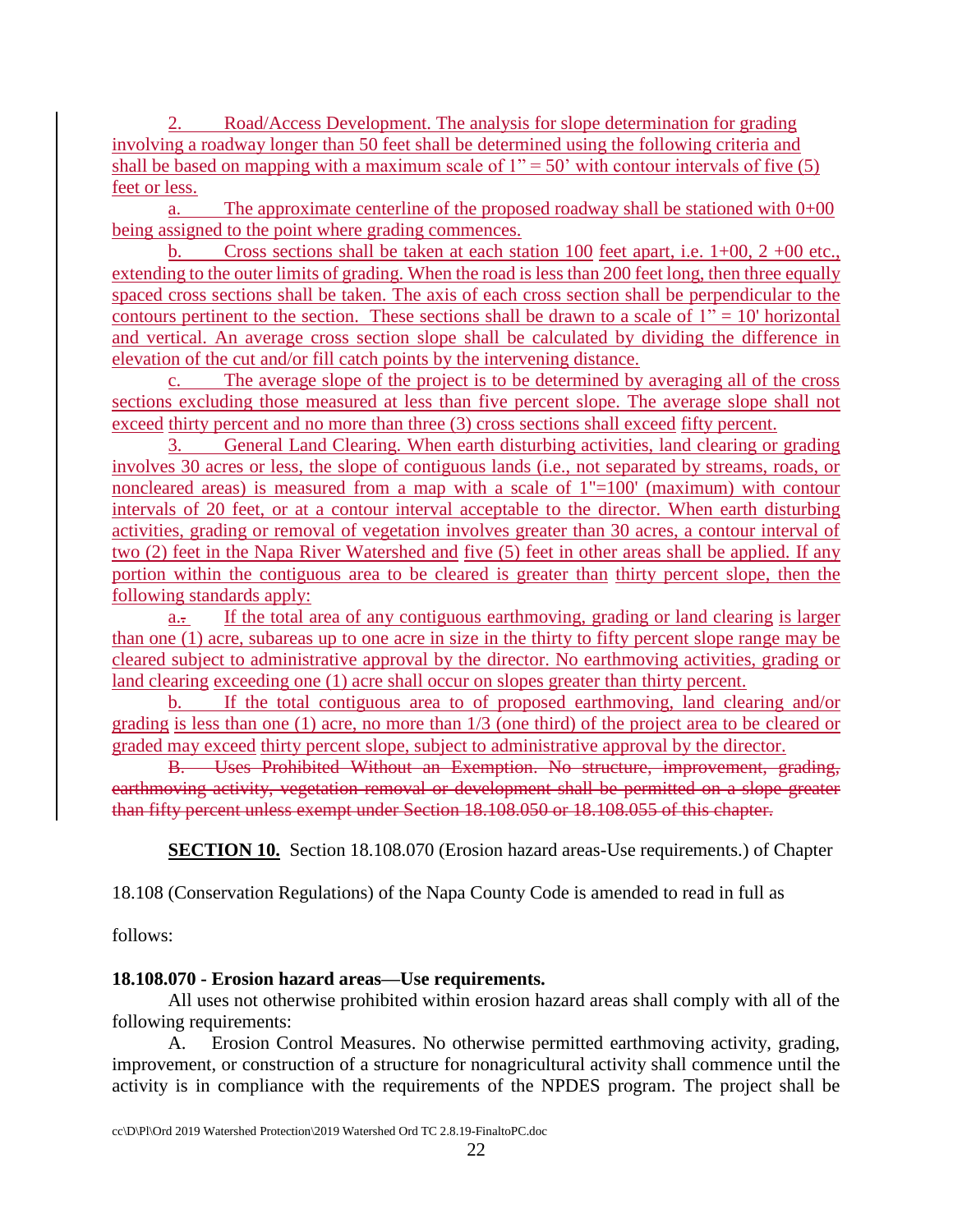submitted to the applicable lead department and approved by the planning director of public works or designee.

B. Erosion Control Plans. No otherwise permitted agricultural earthmoving activity, grading, or improvement, shall commence on slopes over five percent until an erosion control plan which complies with the requirements of Section 18.108.080 has been submitted to and approved by the director-or designee.

C. Vineyard Replanting Programs. No vineyard replanting on slopes over five percent shall commence until a vineyard replanting program which complies with the requirements of Section 18.108.090 or, if found necessary, an erosion control plan which complies with Section 18.108.080 has been submitted and approved by the director or designee.

D. Minimization of Erosion Potential. Site development shall be conducted in a manner, based upon the topography and soil type, which creates the least potential for no net increase in erosion.

E. Phasing. The site shall be developed in phases of workable size which can be completed in a single construction season. Vineyard or other agricultural crop development shall comply with the phasing identified in an approved erosion control plan on file with the director. Erosion and sediment control measures shall be coordinated with the sequence of grading, development, and construction operations so as to avoid leaving any portion of a disturbed site unprotected from erosion during the winter shutdown period.

F. Vegetation Removal. Vegetation removal shall be limited to the minimum amount necessary to accommodate the project and then only if in compliance with the NPDES program or as indicated on the approved erosion control plan or vineyard replanting program or grading or plot plan if standard erosion control measures were applied. The project shall not adversely impact threatened or endangered plant or animal habitats as designated by state or federal agencies or identified as special-status species, sensitive biotic communities or habitats of limited distribution in the county's Baseline Data Report (2005) or Environmental Resources Mapping System.affect sensitive, rare, threatened, or endangered plants or animals or their habitats as designated by state or federal agencies with jurisdiction, and as mapped on the county's environmental sensitivity maps.

G. Temporary Measures. As the permanent vegetation cover is maturing, temporary vegetation or other erosion control measures sufficient to stabilize the soil shall be established on all disturbed areas as needed as each stage of grading is completed. New planting shall be protected by using such measures as jute netting, straw mulching and fertilizing or other means which are specified in the approved erosion control plan or vineyard re-planting program or grading or plot plan pursuant to subsection (A) of Section 18.108.070.

H. Permanent Measures. Where building permits are required, final clearance shall not be issued until all permanent erosion control measures have been installed which are required by the approved plans pursuant to subsection (A) of Section 18.108.070.

I. Maintenance of Erosion Control Facilities. All required erosion control facilities, both temporary and permanent, shall be maintained in accordance with the approved plans or vineyard replanting program pursuant to subsection (A) or (B) of Section 18.108.070.

J. Completion Deadline for Drainage Facilities and Sediment Retention Devices. All drainage facilities and sediment retention devices specified in the approved plans or vineyard replanting program pursuant to subsection (A) or (B) of Section 18.108.070 shall be completed by the grading deadline, pursuant to subsection (L) of Section 18.108.070, of the calendar year in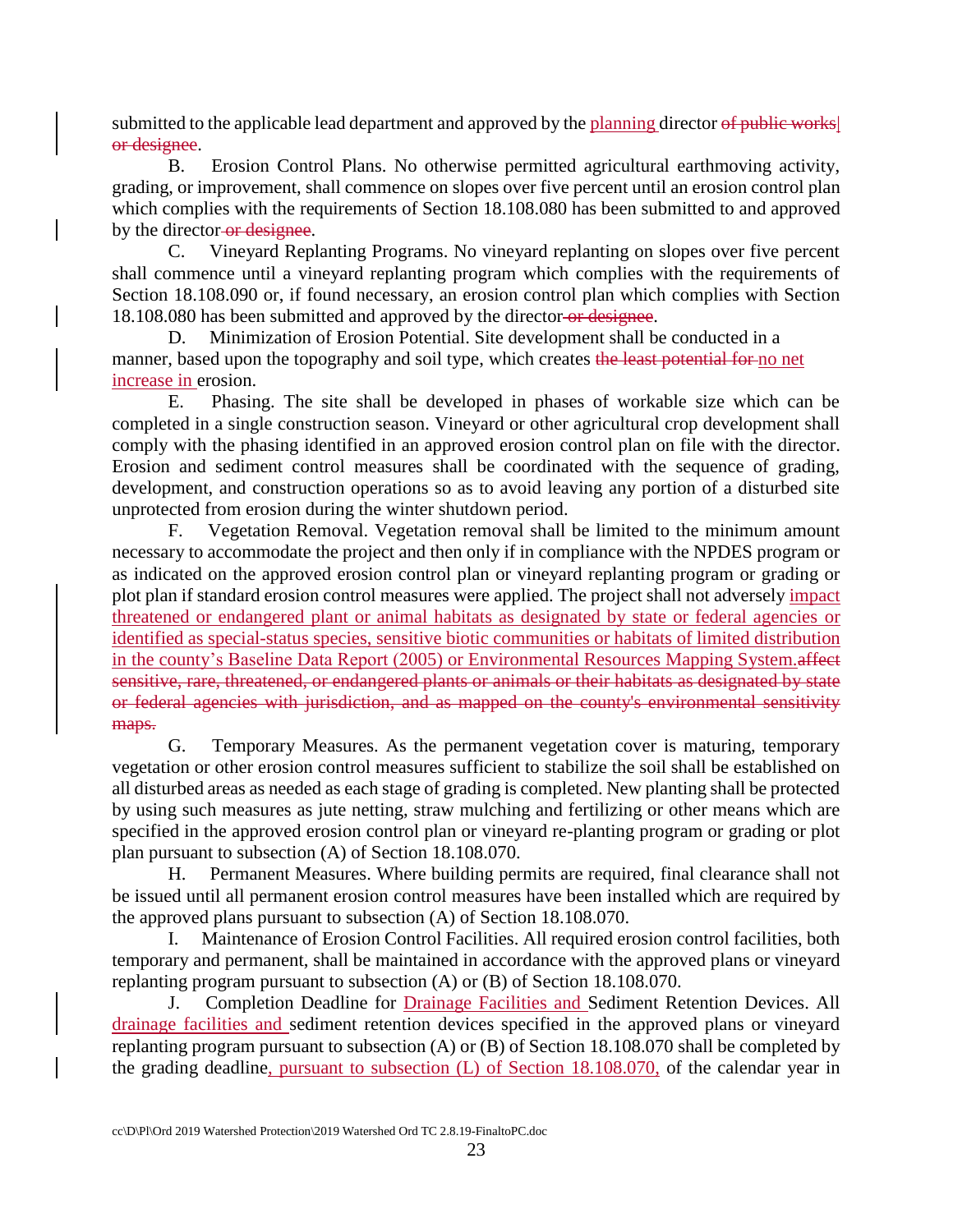which the erosion control plan is approved or clearing and/or grading activity has commenced, whichever is later.

K. Deadline for Winterization and Temporary Measures. Notwithstanding any other provision of this chapter, grading activity associated with "winterization" and installation of temporary erosion control measures specified on the approved plans or vineyard replanting program pursuant to subsection (A) or (B) of Section 18.108.070, other than sediment retention devices, may continue until the grading deadline of any calendar year and may occur after such date if approval by the director is granted.

L. Grading Deadline (Winter Shutdown). Grading and earthmoving activities on slopes greater than five percent shall be limited to the period between April 1 and October 15 (or April 1 to September 1 pursuant to subsection (C) of Section 18.108.027 for work on any slopes within sensitive domestic water supply drainages) except that earthmoving or grading activity may occur during the winter shutdown period, providing it is in compliance with the NPDES program or an agricultural erosion control plan, vineyard replanting program or erosion control measures have been approved by the applicable director which specifically addresses grading and earthmoving activities during the winter shutdown period, and further provided that adequate winterization (temporary) erosion control measures have been installed before other work on the project in accordance with the approved plan or vineyard replanting program pursuant to subsection (A) or (B) of Section 18.108.070, and field checked by the director or designee. The director, in approving plans involving grading or earthmoving activities during the shutdown period, is authorized to condition such approvals in a manner that will ensure that grading and earthmoving activities will not occur during periods of inclement weather. It shall be the responsibility of the permittee to contact the planning director or designee for a field check at least three working days prior to continuing activity within the "winter shut-down period." Applications to conduct work during the winter shutdown period shall be submitted to the planning department (for agricultural projects) or the public works department (all other projects) at least two weeks before work is planned to commence. Applications not so submitted will be processed by the county as time allows, and will be required to pay two times the required processing fees in effect at the time of submittal. No work may be conducted in the shutdown period until an application is approved.

**SECTION 11.** Section 18.108.075 (Requirements for structural erosion control

measures.) of Chapter 18.108 (Conservation Regulations) of the Napa County Code is amended

to read in full as follows:

### **18.108.075 - Requirements for structural erosion control measures.**

A. Submission of Evidence of Erosion Control Measures. Erosion control measures shall be incorporated as part of a project and shall appear on the applicable building, grading, septic, or other plan required to be submitted; or plot plan, if no other plan is required.

B. Contents. The erosion control measures indicated shall contain the information and be prepared in conformance with guidelines provided by the Department of Public Works planning department pursuant to Chapter 16.28 of this code.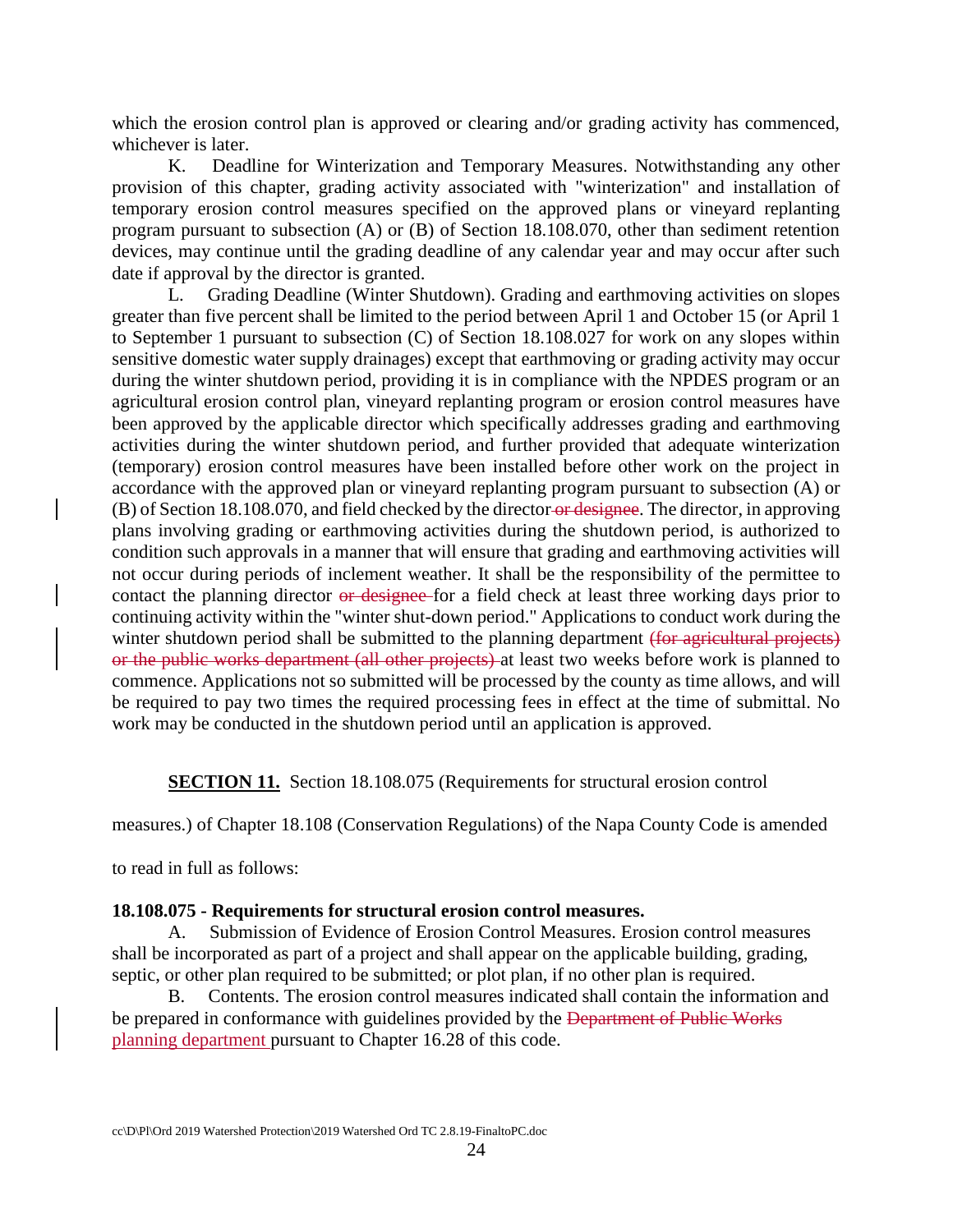**SECTION 12.** Section 18.108.080 (Agricultural erosion control plans-Requirements and

authorization to prepare-Field modifications.) of Chapter 18.108 (Conservation Regulations) of

the Napa County Code is amended to read in full as follows:

## **18.108.080 - Agricultural erosion control plans—Requirements and authorization to prepare—Field modifications.**

A. Submission of Plan. Five sets of each erosion control plan shall be submitted to the director-or designee. The plans shall be drawn to scale and shall be of sufficient clarity to indicate the nature and extent of the work proposed.

B. Contents. The erosion control plan shall contain the information and be prepared in accordance with the format in Resolution No. 94-19, which is incorporated herein by reference.

C. Conformance With Guidelines. To the extent relevant to the activity proposed, the erosion control plan shall substantially conform to the guidelines contained in the excerpts from the Hillside Vineyard Unit Redwood Empire Target Area Manual (Soil Conservation Service/Napa County Resource Conservation District, 1985) and the most current Manual of Standards for Erosion and Sediment Control Measures (published by the Association of Bay Area Governments), which are incorporated herein by reference.

D. Persons Authorized to Prepare Plans. The erosion control plan shall be prepared only by the following persons:

1. (Reserved). Construction General Permit Qualified SWPPP Practitioner (QSP) and/or Qualified SWPPP Developer (QSD).

2. Agricultural Projects.

a. Vineyard replant projects-erosion control plans shall be prepared by one of the following:

i. Erosion control plans prepared by any of the following persons are subject to review by the county and/or county's consultant:

(A) A certified professional soil erosion and sediment control specialist (CPSESCS), or a soil conservation service employee working under the direction of a CPSESCS;

(B) A licensed civil engineer;

(C) A registered professional forester (RPF);

(D) A licensed landscape architect;

(E) A certified engineering geologist; or

 $(F)$  A licensed architect;  $\theta$ 

(G) The property owner or owner's designee, provided that the plan is reviewed and approved in writing by the Napa County Resource Conservation District (RCD) prior to submittal to the Napa County planning, building and environmental services department.

ii. Any persons on a pre-qualified list of consultants made available by the county with no technical review of plan by the county or county's consultant.

b. All other agricultural development projects-erosion control plans shall be prepared by one or more of the persons designated in subsection  $(D)(2)(a)(i)$  of this section, all subject to review by the county and/or county's consultant.

E. Field Modifications. Subsequent to approval/confirmation of the erosion control plan, the director or designee or in the case where subsection  $(D)(2)(a)(ii)$  of this section is used, then the consultant may require field adjustments to the plan to address site-specific issues or field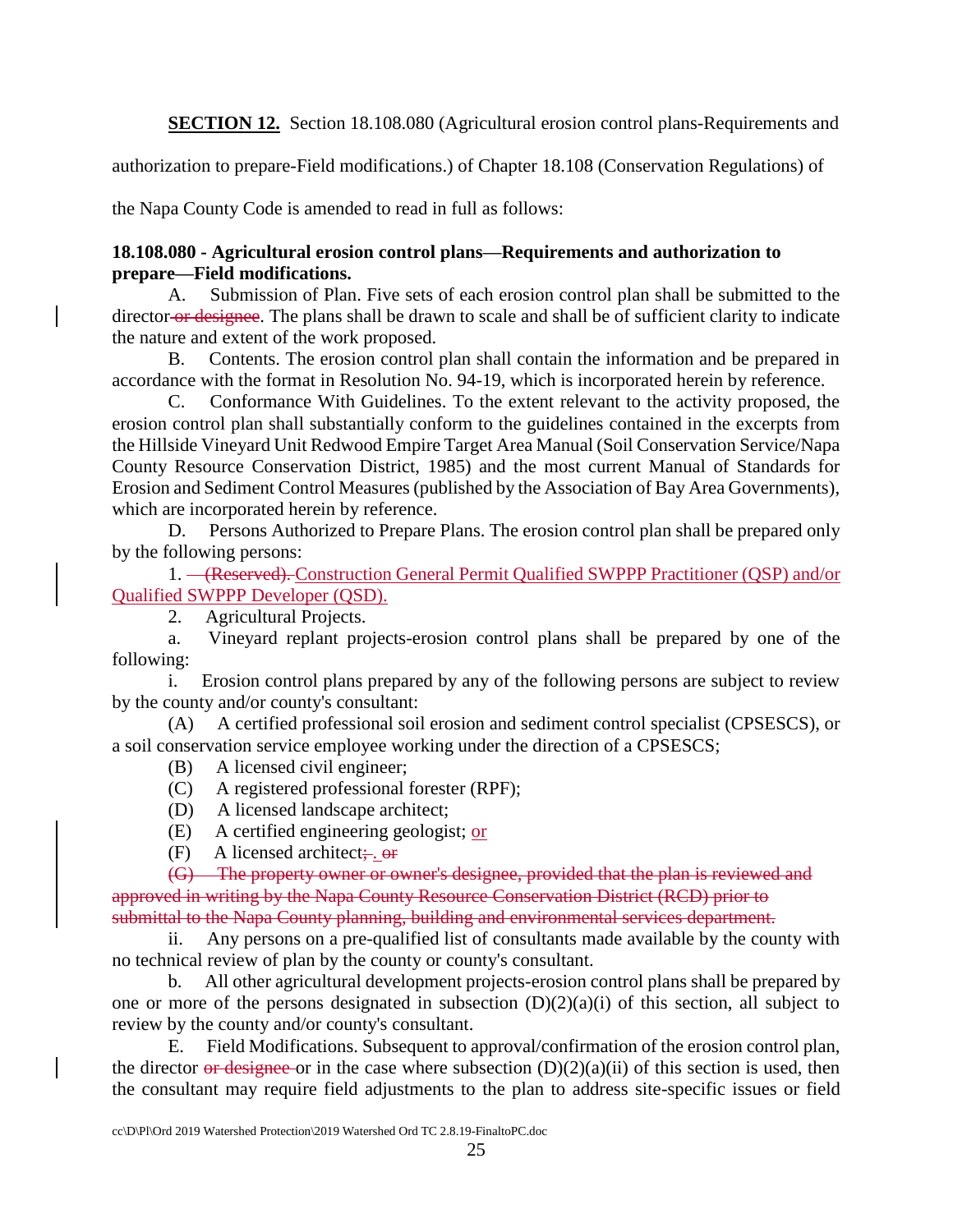conditions which arose after the commencement of the activity. Such field modifications shall be confirmed in writing by the director or designee or in the case where subsection  $(D)(2)(a)(ii)$  of this section is used by the consultant (with a copy to the director) and when so confirmed shall be deemed to be incorporated into the approved plan.

F. Field Modifications. Subsequent to approval/confirmation of the erosion control plan, the permittee may request a field adjustment to the plan to address site-specific issues or field conditions which arose after the commencement of the activity. The permittee shall be responsible to contact the director or designee or in the case where subsection  $(D)(2)(a)(ii)$  of this section is used, the consultant, within twenty-four hours of the changed field condition. Changes, as deemed appropriate by the director or designee, or in the case where subsection  $(D)(2)(a)(ii)$  of this section is used, the consultant, shall be confirmed in writing and deemed incorporated into the approved plan.

G. No permit for activities conducted pursuant to this chapter shall be issued by the director until the erosion control plan required by this section has been approved by the director-or designee, unless the erosion control plan was prepared according to subsection (D)(2)(a)(ii) of this section where no approval is required.

**SECTION 13.** Section 18.108.090 (Requirements for vineyard replanting programs.) of

Chapter 18.108 (Conservation Regulations) of the Napa County Code is amended to read in full

as follows:

### **18.108.090 - Requirements for vineyard replanting programs.**

A. Submission of Replant Program. Four sets of each vineyard replant program shall be submitted to the director-or his designee. The program shall be of sufficient clarity to indicate the nature of the work proposed.

B. Contents. The vineyard replant program shall contain the information and be prepared in accordance with the format in Resolution  $No.$   $-94-19$ , which is incorporated herein by reference.

C. Persons Authorized to Submit and Prepare Vineyard Replanting Programs. The property owner or property owner's designee is authorized to submit a vineyard replanting program.

D. Field Modifications. Subsequent to approval of the vineyard replanting program, the director or his designee may require field adjustments to the program to address site-specific issues or field conditions which arose after the commencement of the activity. Such field modifications shall be confirmed in writing by the director or his designee and when confirmed shall be deemed to be incorporated into the approved program.

E. Field Modifications. Subsequent to approval of the vineyard replanting program, the permittee may request a field adjustment to the program to address site-specific issues or field conditions which arose after the commencement of the activity. The permittee shall be responsible to contact the director or his designee within twenty-four hours of the changed field condition. Changes as deemed appropriate by the director or his designee-shall be confirmed in writing and deemed incorporated into the approved program.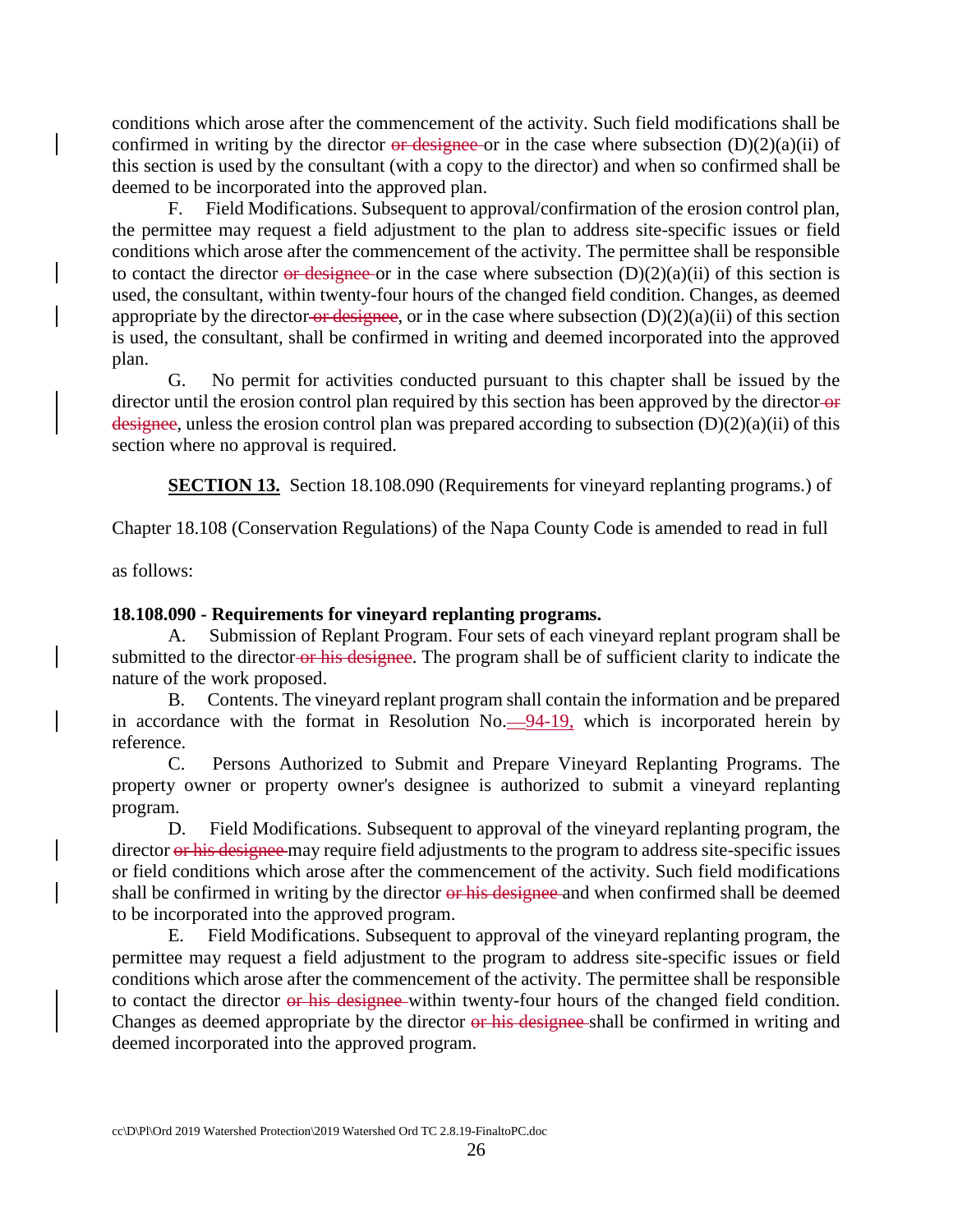F. No permit for activities conducted pursuant to this chapter shall be issued by the director until the vineyard replanting program required by this section has been approved by the director. or his designee.

**SECTION 14.** Section 18.108.120 (Existing erosion control.) of Chapter 18.108

(Conservation Regulations) of the Napa County Code is amended to read in full as follows:

#### **18.108.120 - Existing erosion control.**

No person shall cause or allow the continued existence of a condition on any site that is causing substantial erosion or runoff due to human-induced alteration of the vegetation, land surface, topography or runoff pattern.

**SECTION 15.** Section 18.108.135 (Oversight and operation.) of Chapter 18.108

(Conservation Regulations) of the Napa County Code is amended to read in full as follows:

### **18.108.135 - Oversight and operation.**

A. Installation Oversight. The qualified professional preparing an erosion control plan shall oversee its implementation. Prior to the first winter rains after construction begins and each year thereafter until the project has received a final inspection from the county or its agent and been found complete, the qualified professional shall inspect the site and certify in writing to the director that all of the erosion control measures required at that stage of development have been installed in conformance with the plan and related specifications.

B. Maintenance. The property owner is responsible for insuring that the erosion control measures installed operate properly and are effective in reducing to a minimum erosion and related sedimentation. The property owner shall either personally or have personnel inspect and repair/clean as necessary the erosion control measures installed at least weekly during the period between October 1st and April 1st of each year. Moreover, the property owner shall either be onsite him/herself or have personnel on site as required when it is raining to inspect the erosion control measures present and take those actions necessary to keep them functioning properly.

C. Monitoring. For projects disturbing more than one acre of land or with an average slope greater than fifteen percent, the property owner shall implement, prior to the first winter rains after installation of the planned facilities is commenced, a permanent, on-going program of selfmonitoring of ground cover condition, and erosion control facility operation. The ground cover monitoring shall follow the procedures promulgated by the National Resource Conservation Service (NRCS, formerly the SCS) for determining rangeland condition for hydrologic assessment.

For projects involving disturbance of more than forty acres of land or containing areas with slopes greater than thirty percent totaling a quarter acre or more, an Annual Erosion Control Plan Operation Status Report specifying ground cover condition and how the erosion control measures involved are operating shall be provided to the director and, if in a sensitive domestic water supply drainage, the owner/operator(s) of any public-serving drinking water supply reservoir present by September 1st of each year. This report shall specify the proposed management and cultural measures to be used the following year to return or maintain the ground cover in good condition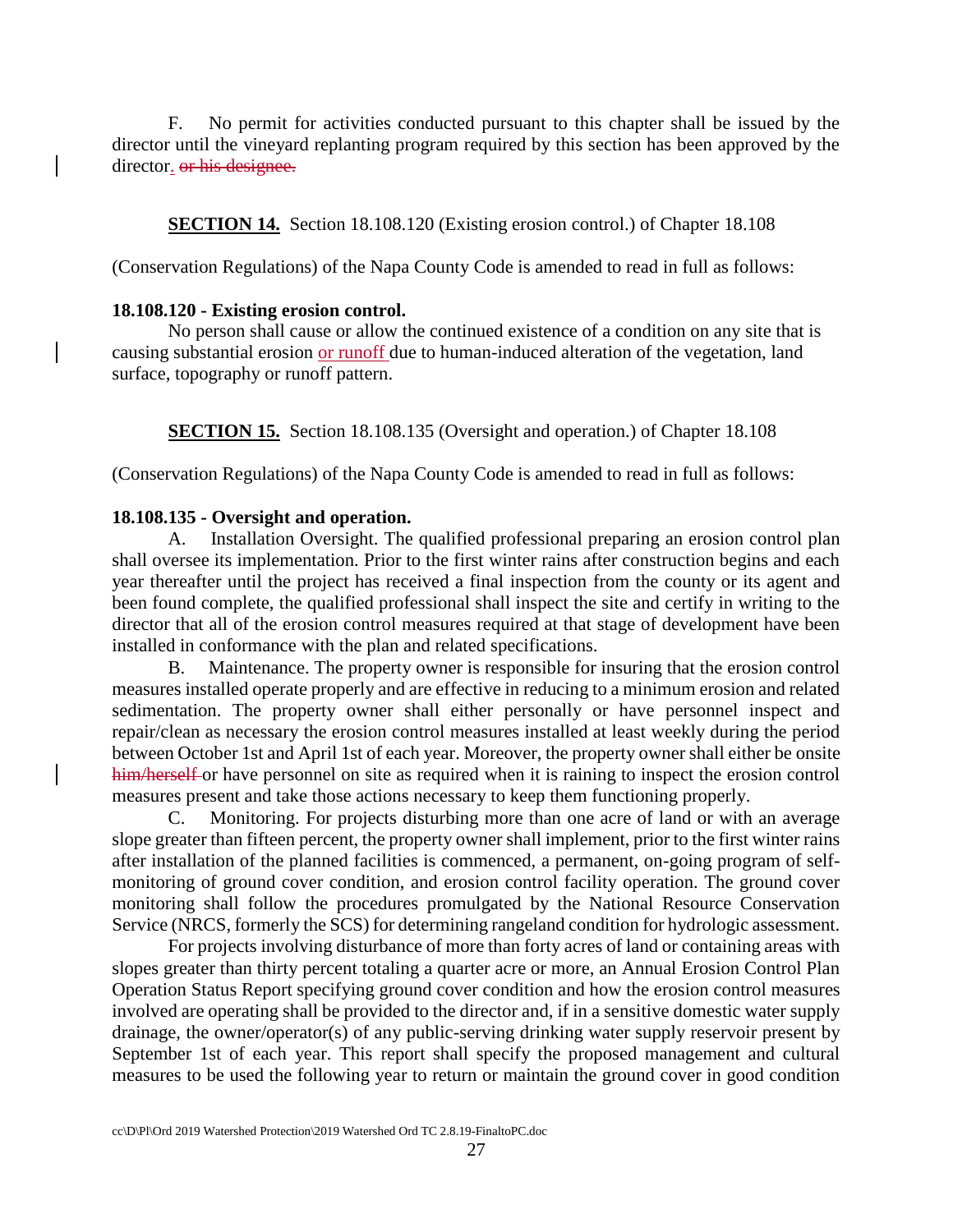in all parts of the area disturbed including vineyard avenues and any remedial actions that will be taken to get the other erosion control measures present to operate in such a manner as to minimize erosion and resultant sedimentation.

D. Failures. The following provisions shall apply where erosion control measures have failed or are in imminent danger of failing.

1. Property Owner Duties—Temporary Measures. The property owner shall:

a. Notify the director in writing of the failure or pending failure of any erosion control measures within twenty-four hours of discovery and indicate the temporary measures taken to stabilize the situation;

b. Modify, within twenty-four hours of the time that they receive comments from the independent engineer hired by the county to review the adequacy of these temporary measures, the temporary measures in the manner deemed necessary by the property owner's engineer so as to make them adequate to prevent further damage and problems;

2. Property Owner Duties—Permanent Remedial Measures. The property owner shall:

a. Submit within ninety-six hours after the discovery of a failure or pending failure:

i. An engineered plan for the remedial measures necessary to permanently correct the problem and an engineer's estimate of the cost thereof, and

ii. A plan for cleanup of the damage done with an engineer's estimate for the cost of this work;

b. Resubmit to the county, within forty-eight hours of the time comments are received from the independent engineer hired by the county to review the temporary measures installed, the plan, and engineer's cost estimates revised plans and estimates;

c. Pay the county the costs of this review within forty-eight hours of demand;

d. Post a security in one of the forms specified by subsection  $(A)(1)$  through  $(4)$  of Section 17.38.030 in the amount equal to one hundred percent of the accepted estimated total cost to do the work required to correct the situation and cleanup the damage done within forty-eight hours of demand; and

e. Insure that the revised plan prepared is fully implemented within ninety-six hours of its approval.

The time frames specified in this subsection are maximums. The director may in the case of an immediate threat to public health and/or safety require performance in shorter time periods.

3. Plan Preparer Duties. The plan preparer shall provide a notice to the county within twenty-four hours of full implementation of the plan prepared to permanently correct the problem certifying that the measures shown have been installed in conformance with said plan and related specifications.

4. Noncompliance. Failure to adhere to the provisions of subsections (D)(1) and (2) above may be considered a threat to public health and safety. The director may in such instances take immediate action without further notice or hearing to remedy the situation and bill the property owner for the remedial work done. The director shall keep an itemized account of the costs incurred in remedying the situation. The board shall conduct a hearing on the costs in accordance with Sections 1.20.090 through 1.20.130 of this code and shall give the property owner an opportunity to object to the costs prior to recording a lien against the property or pursuing other cost-recovery actions.

E. Inspection.

1. Each project requiring an erosion control plan that has not received a final inspection and been found complete by the director or his/her agent shall be inspected by the county or its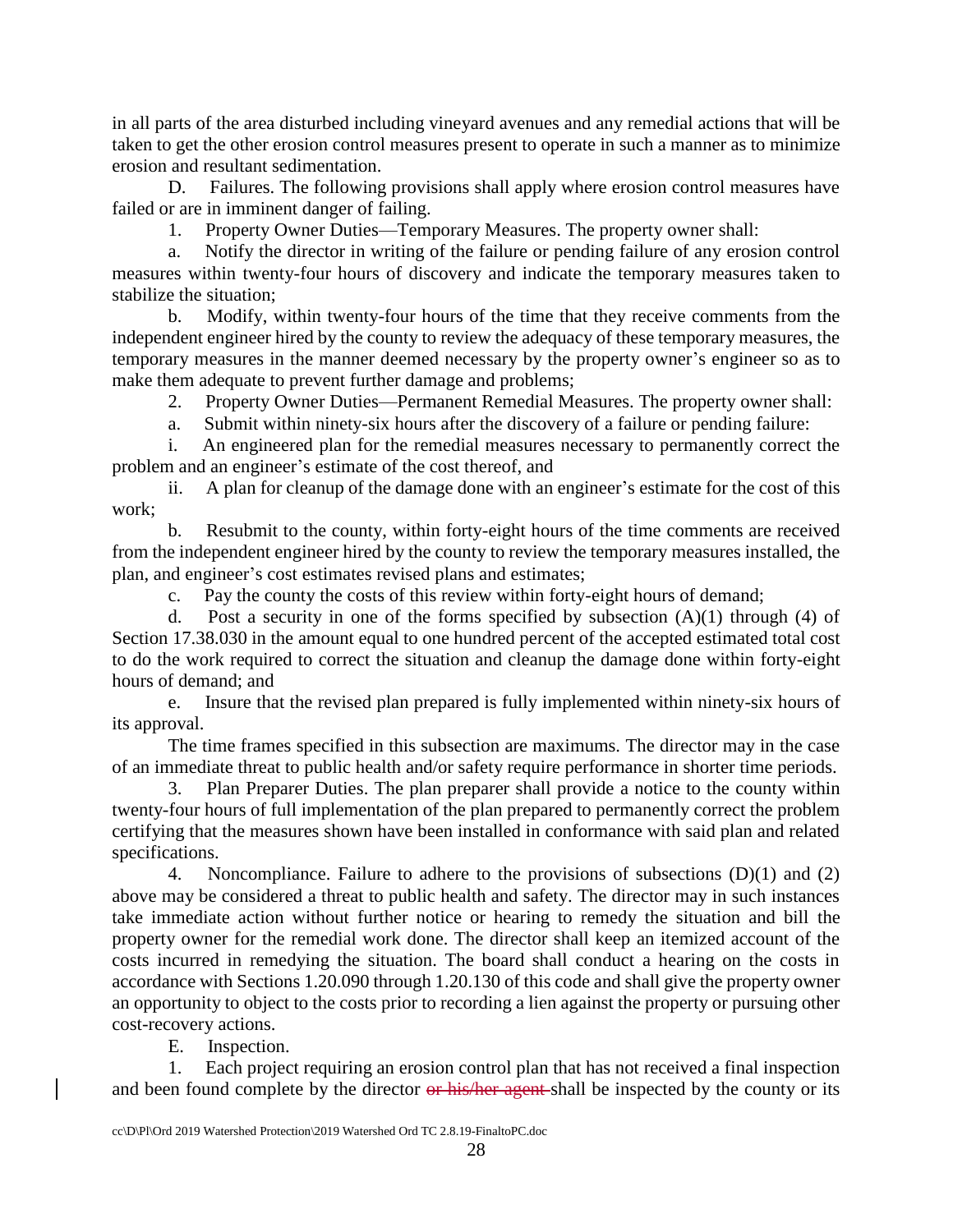agent after the first major storm event of each winter until the project has been completed and stable for three years. If it is found that the erosion control program implemented is not functioning properly or is ineffective the property owner shall take such remedial measures as the director deems necessary to reduce erosion and related sedimentation to minimal levels. The full costs of said measures and the related inspections shall be borne by the property owner.

2. Five percent of projects that have received a final inspection and been found complete by the director or his/her agent shall be spot checked by the director or his/her agent each year to confirm groundcover condition and the proper operation of other erosion control measures. The director, in cooperation with the Napa County Resource Conservation District (RCD) and other county departments and agencies, will develop a remedial program to address any deficiencies that may be identified as the result of these spot checks. The property owner shall implement this program, which may include re-seeding all or some portions of the site or changing agricultural or management practices. He/she The property owner shall pay all costs associated with these spotchecks.

F. Right of Entry. With the property owner's consent, with a warrant, or in an emergency, the property owner shall give the director and his/her agents full and complete access to and throughout the project area so as to allow:

1. Inspection of the erosion control and any remedial measures installed there to insure that they are functioning properly,

2. The making of necessary repairs or corrections to alleviate an erosion control problem or potential erosion control problem, or

3. The performance of needed maintenance.

**SECTION 16.** Section 18.108.140 (Security, violations, and penalties.) of Chapter

18.108 (Conservation Regulations) of the Napa County Code is amended to read in full as

follows:

## **18.108.140 - Security, violations, and penalties.**

A. Security.

1. No earthmoving activity, grading, improvement, or construction of a structure for which an erosion control plan is required or for which compliance with the NPDES program is required by this chapter shall commence until the property owner has filed security in the form, specified in subsection  $(A)(2)$  of this section if any of the proposed earth moving activities:

a. May pose a significant safety or public health risk,

b. May result in a potential water quality impairment,

c. Is located in an area determined to have a severe soil erosion hazard as determined by the director in consultation with the Napa County Resource Conservation District based on the Napa County Soil Survey prepared by the Federal Resource Conservation Service, incorporated herein by reference,

- d. Is located in a sensitive domestic water supply drainage,
- e. Involves a failure or potential failure of existing erosion control measures, or
- f. Is otherwise deemed warranted by the director.

2. The security required by subsection  $(A)(1)$  of this section shall be submitted within ten days of approval of an erosion control plan, approval of the activity subject to the NPDES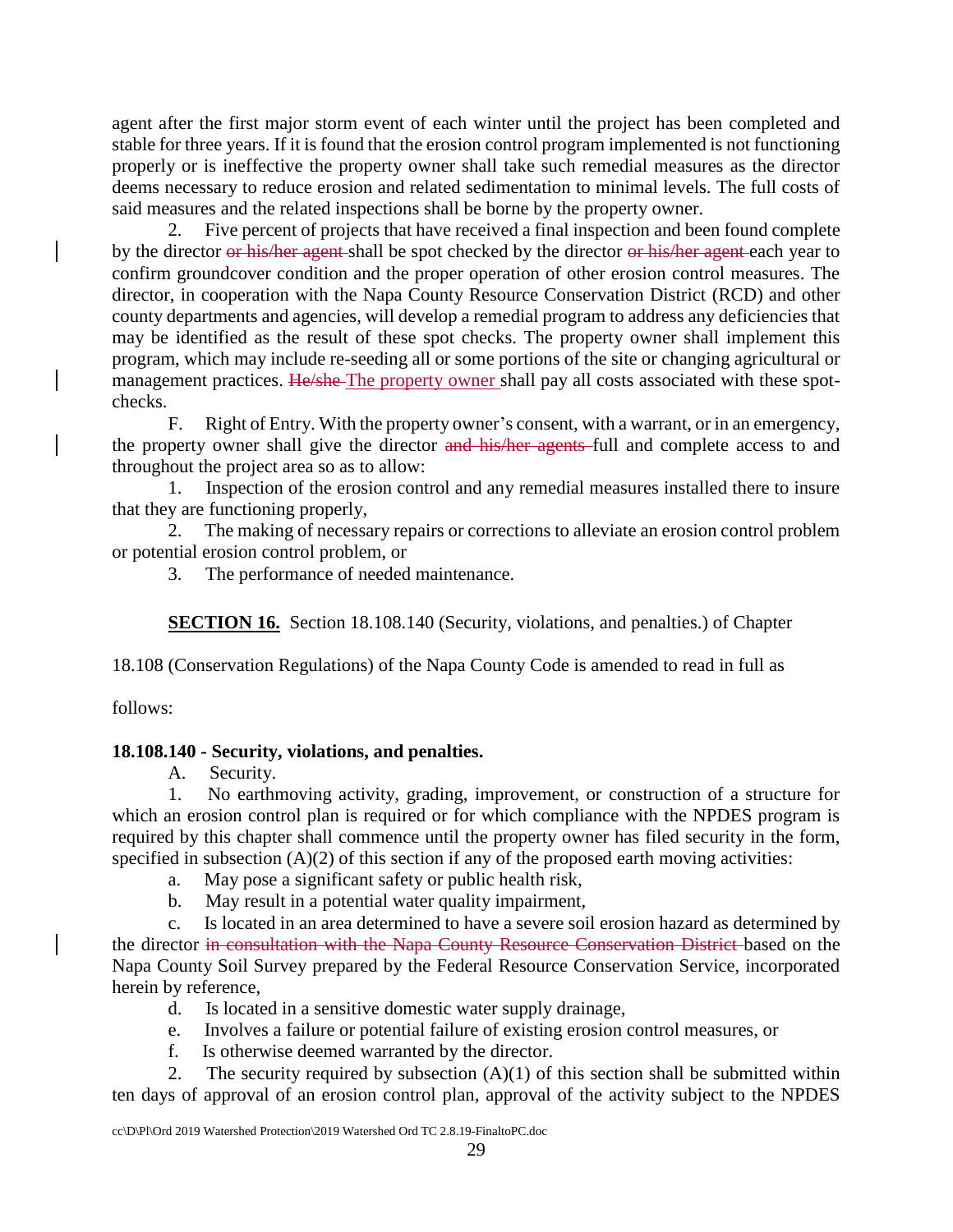program or prior to earthmoving, whichever comes first, and shall be comprised of both of the following:

a. Security in the amount of the estimated cost of original installation of the required erosion control measures, which shall be posted with the director in one or more of the forms specified by subsections (A)( 1) through (4) of Section 17.38.030.

b. Security in the amount of twenty-five percent of the estimated costs of original installation of the required erosion control measures, which shall be posted with the director in one or more of the forms specified by subsections  $(A)(1)$  through  $(4)$  of Section 17.38.030 or in the form of recorded lien as specified in subsection (A)(5) of Section 17.38.030 against the parcel on which the measures are installed for the purpose of ensuring ongoing maintenance of the required erosion control measures in the manner specified in the erosion control plan.

3. The security required under subsection  $(A)(2)(a)$  of this section shall not be released by the director until:

a. All required measures have been installed/implemented, and

b. The director has made a final inspection and confirmed the installation of required erosion control measures.

4. The security required under subsection (A)(2)(b) of this section shall not be released by the director until:

a. Three winters after subsections  $(3)(a)$  and  $(3)(b)$  of this section have passed without any substantial problem,

b. In the case of a substantial problem or failure, any needed cleanup has been completed, erosion control measures have been corrected, and three winters have passed without any substantial problem, and

c. The director has made a final inspection and confirmed ongoing maintenance of the erosion control measures.

B. Violations. Whenever the director determines that a violation of this chapter has occurred, the director shall notify the violator in writing of the violation and require that certain conditions be implemented or adhered to in a reasonable amount of time to correct the erosion problem. Conditions may include applying for approval of an erosion control plan, implementation of remedial erosion control actions, removal of agricultural crops and related infrastructure planted without an approved erosion control plan or use permit, removal of structures constructed in violation of the NPDES program, and/or revegetation of disturbed areas. Each failure to comply with the director's notice or meet the deadlines specified therein shall constitute a separate and distinct violation, punishable as set forth in subsection (C) of this section. Moreover, the county and its agents may with the property owner's consent, with a warrant, or in an emergency enter the property and make necessary repairs or corrections, or perform needed maintenance. The property owner shall fully and completely reimburse the county for the costs associated with this remedial work.

C. Penalties. It is unlawful and a public nuisance for any person to violate any of the provisions of this chapter for any purpose or to cause any other person to do so. Such a violation shall be enforceable as a misdemeanor pursuant to Napa County Code Sections 1.20.150 and 1.20.160. Such a violation may also be abated as a public nuisance by judicial action or by administrative enforcement in accordance with the procedures set forth in Chapter 1.20, commencing with Section 1.20.010, including those pertaining to treble damages for multiple judgments. In addition administrative penalties may be imposed in the manner specified in Chapter 1.28 (Administrative Penalty) of the Napa County Code. In addition, the director may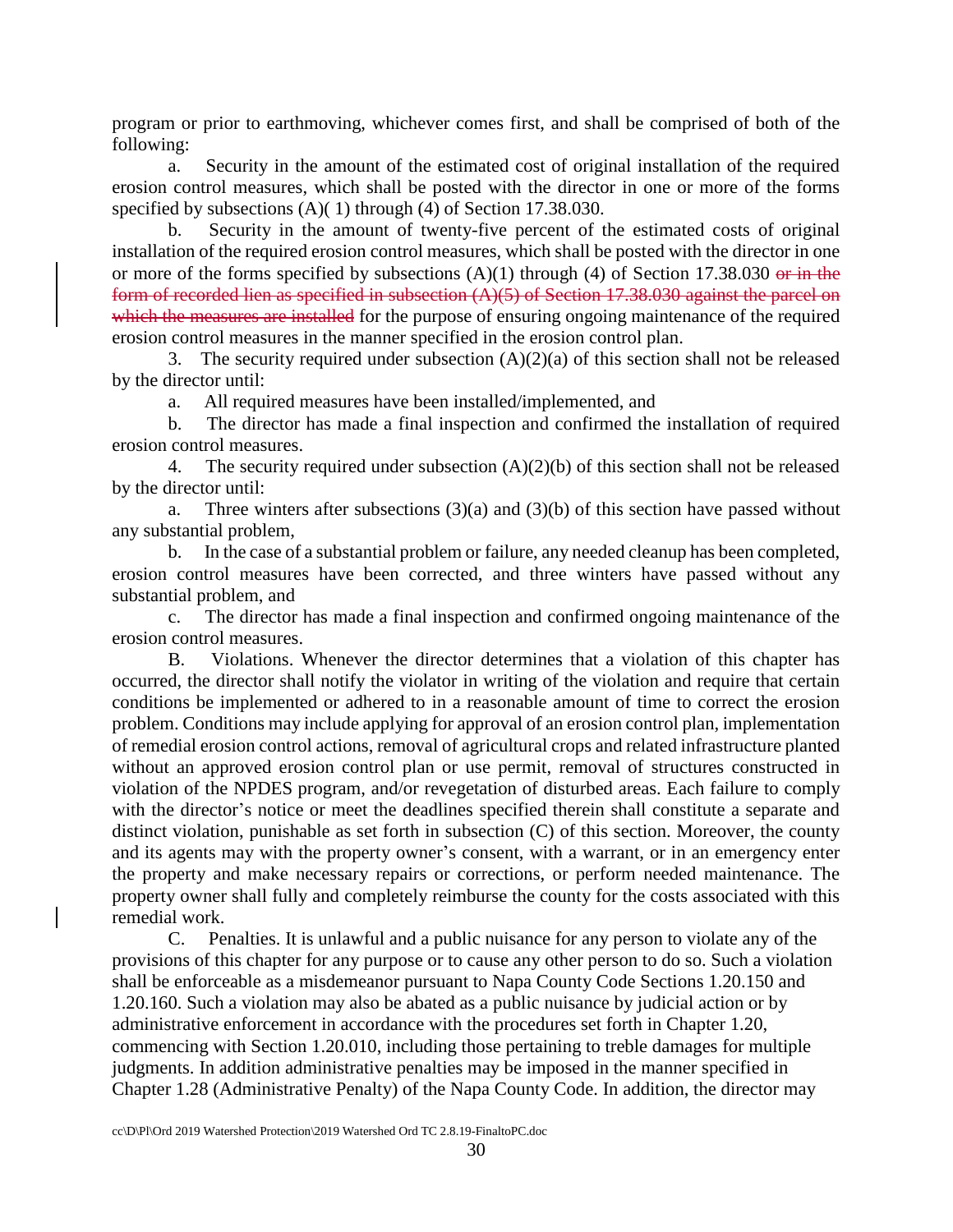issue a stop work order, report the violator to the appropriate licensing agencies (such as the State Contractor's Licensing Board), report the violator to applicable responsible and trustee agencies, require that the violator apply for and obtain all required permits, refer the matter to the district attorney's office for civil or criminal prosecution and any such other remedies the director deems appropriate.

**SECTION 17:** The provisions of this Ordinance No. \_\_\_\_ [insert number] shall apply to all applications for uses that may involve earthmoving activity that are filed on or after the effective date of this ordinance. The provisions of the ordinance shall also apply to any applications for uses that may involve earthmoving activity that were filed prior to the effective date of the ordinance, but that were ultimately not accepted by the County as complete for processing as filed. Any applications for uses that may involve earthmoving activity that were filed prior to the effective date of this ordinance, and that were ultimately accepted by the County as complete for processing as filed, shall continue to be reviewed and decided upon under the provisions of the Napa County Code in effect as of \_\_\_\_\_\_ [insert date], the day prior to the effective date of this ordinance.

The provisions of this Ordinance No. \_\_\_\_\_ [insert number] shall not apply to earthmoving activities associated with an agricultural project of five acres or less on slopes of less than fifteen percent however the project is still subject to the CEQA and must comply with the Conservation Regulations in effect prior to the effective date of Ordinance No. \_\_\_\_\_ [insert number]. This exemption may only be used once and any subsequent earthmoving activities shall be subject to the provisions of Ordinance No. \_\_\_\_\_ [insert number].

**SECTION 18.** The Board finds that pursuant Chapter 4, Title 7, commencing with Section 65800, of the California Government Code, this ordinance is consistent with the following policies and goals of the Napa County General Plan (2008) as set forth in the staff report and materials accompanying this ordinance.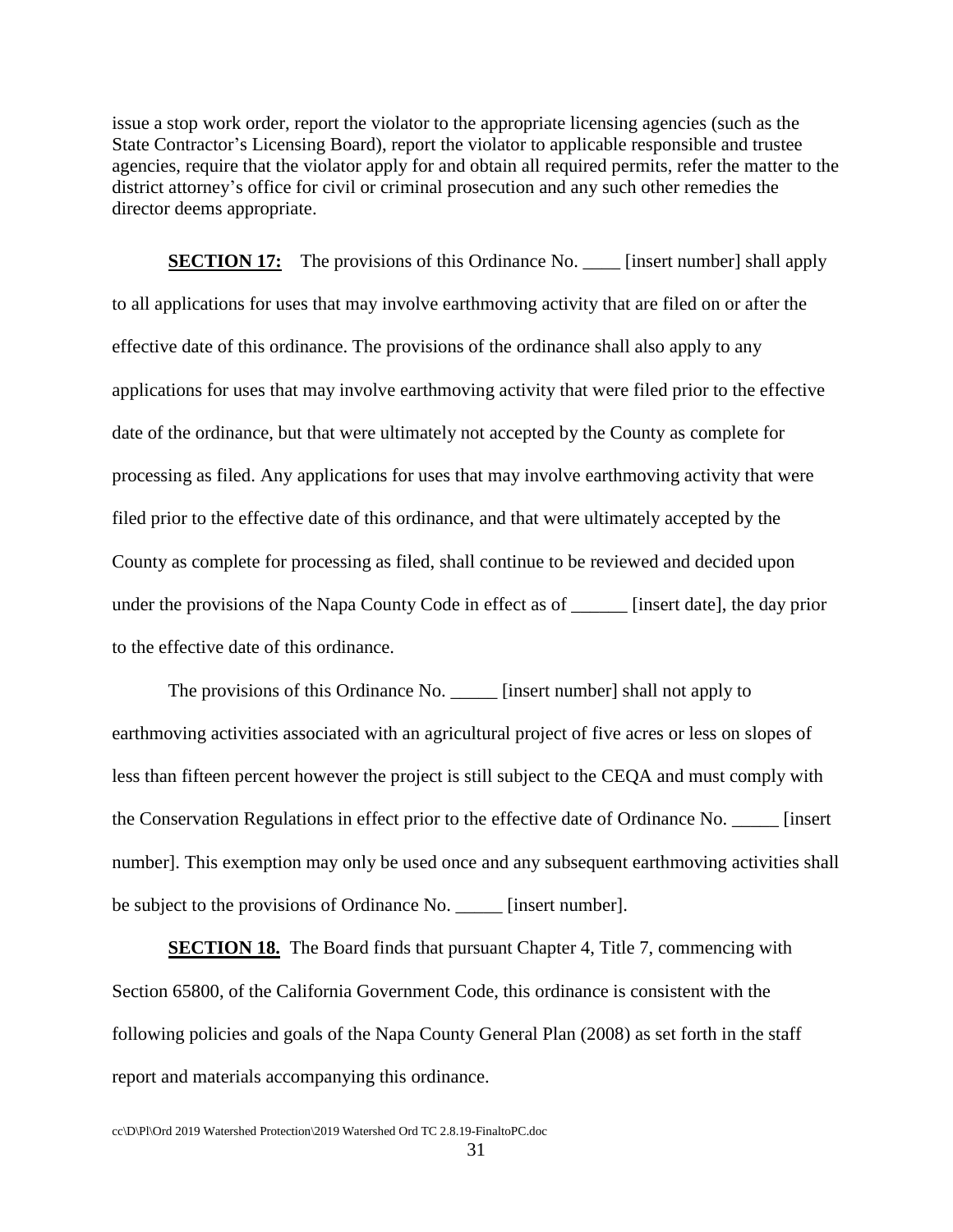**SECTION 19.** This ordinance shall be interpreted so as to be consistent with all applicable federal, State, and County laws, rules, and regulations. If any section, subsection, paragraph, subparagraph, sentence, clause, phrase, part, or portion of this ordinance is held to be invalid or unconstitutional by a final judgment of a court of competent jurisdiction, such decision shall not affect the validity of the remaining portions of this ordinance. If any provision of this ordinance is held invalid as applied to any person or circumstance, such invalidity shall not affect any application of this ordinance that can be given effect without the invalid application. Any singular term shall include the plural and any plural term shall include the singular. All references to County and State code sections shall mean those code sections, including any amendments, in effect at the time of their application. The title and captions of the various sections in this ordinance are for convenience and organization only, and are not intended to be referred to in construing the provisions of this Ordinance. The provisions of this ordinance shall be liberally interpreted in order to give effect to its purposes.

**SECTION 20.** The provisions of this ordinance shall not be applicable to the extent, but only to the extent, that they would violate the constitution or laws of the United States or of the State of California. In the event a property owner contends that application of this ordinance effects an unconstitutional taking of property, the property owner may request, and the Board of Supervisors may grant, an exception to application of any provision of this ordinance if the Board of Supervisors finds, based on substantial evidence, that both: (1) the application of any aspect of this ordinance would constitute an unconstitutional taking of property; and (2) the exception will allow earthmoving only to the minimum extent necessary to avoid such a taking.

The provisions of this ordinance shall not be applicable to any person or entity that has obtained, as of the effective date of this ordinance, a vested right, pursuant to State law, to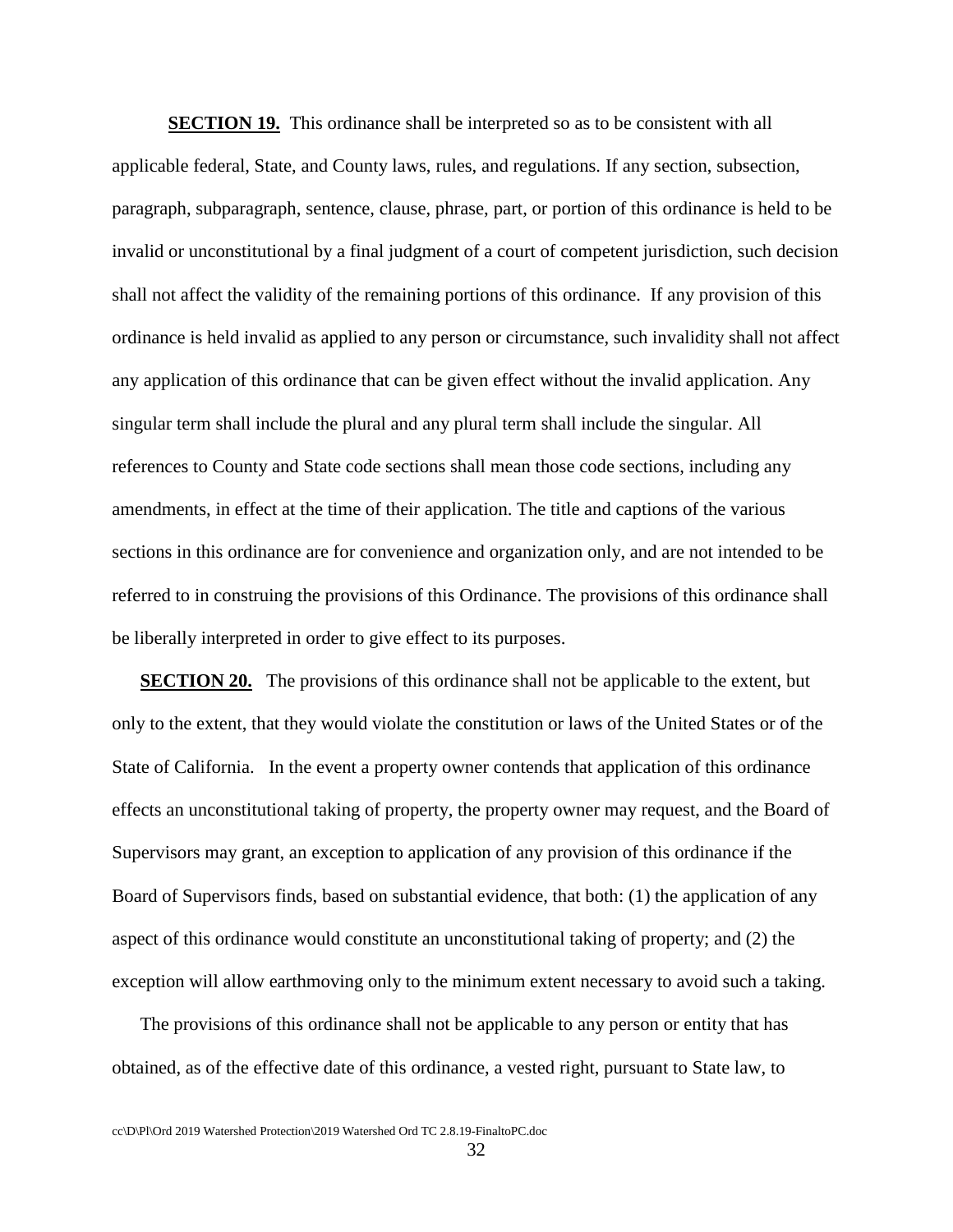undertake any activities that would be prohibited by this ordinance.

**SECTION 21.** As further set forth in the staff report accompanying this ordinance, the Board of Supervisors finds that adoption of this ordinance is exempt from the provisions of the CEQA pursuant to Categorical Exemption Class 7 ("Actions by Regulatory Agencies for Protection of Natural Resources") which may be found in the guidelines for the implementation of the CEQA at 14 CCR §15307]; Categorical Exemption Class 8 ("Actions by Regulatory Agencies for Protection of the Environment") which may be found in the guidelines for the implementation of the CEQA at 14 CCR §15308]; Categorical Exemption Class 4 ("Minor Alterations to Land") which may be found in the guidelines for the implementation of the CEQA at 14 CCR §15304; see also Napa County's Local Procedures for Implementing the California Environmental Quality Act, Appendix B]; Categorical Exemption Class 5 ("Minor Alterations in Land Use Limitations") which may be found in the guidelines for the implementation of the CEQA at 14 CCR §15305; see also Napa County's Local Procedures for Implementing the California Environmental Quality Act, Appendix B]; and General Rule in that it can be seen with certainty that there is no possibility the proposed action may have a significant effect on the environment and therefore CEQA is not applicable. [See Guidelines For the Implementation of the CEQA 14 CCR 15061(b)(3)].

The Board further finds that this ordinance will not impact an environmental resource of hazardous or critical concern, has no cumulative impact, there is no reasonable possibility that the activity may have a significant effect on the environment due to unusual circumstances, will not result in damage to scenic resources, is not located on a list of hazardous waste sites, cause substantial adverse change in the significance of a historical resource or extract groundwater in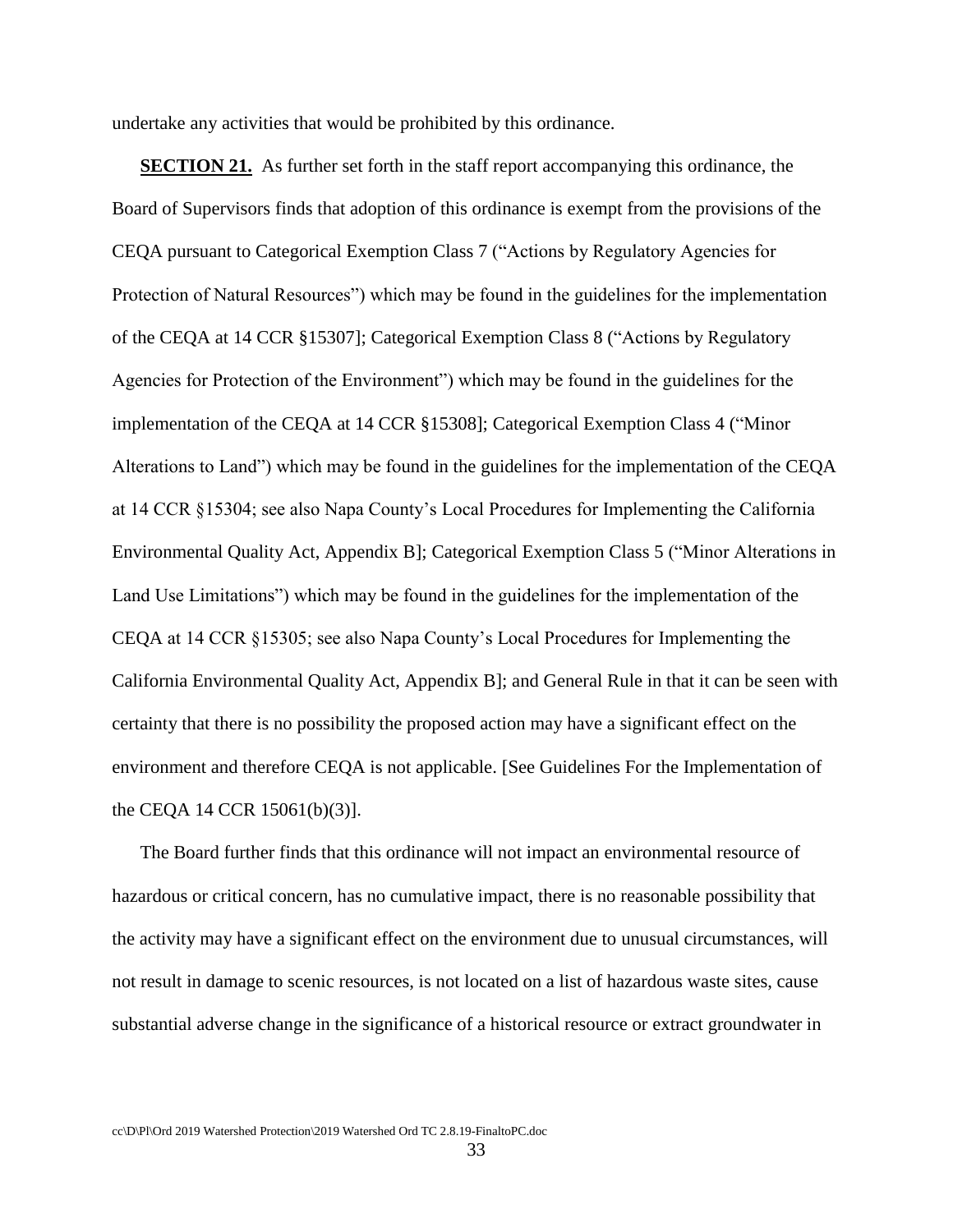excess of the Phase 1 groundwater extraction standards as set by the Department of Public Works.

**SECTION 22.** This ordinance shall be effective thirty (30) days from and after the date of its passage.

**SECTION 23.** A summary of this ordinance shall be published at least once 5 days before adoption and at least once before the expiration of 15 days after its passage in the Napa Valley Register, a newspaper of general circulation published in Napa County, together with the names of members voting for and against the same.

The foregoing ordinance was recommended for adoption and public hearing held thereon before the Napa County Planning Commission at a regular meeting of the Commission on the \_\_\_\_\_\_\_\_ day of \_\_\_\_\_\_\_\_\_\_\_, 2019. The Planning Commission's recommendation was considered by the Board of Supervisors and this ordinance was introduced and read at a regular meeting of the Napa County Board of Supervisors (the Board), State of California, held on the \_\_\_ day of \_\_\_\_\_\_\_\_\_\_\_\_\_\_\_, 2019, and passed at a regular meeting of the Board held on the  $\frac{1}{\sqrt{2\pi}}$  day of  $\frac{1}{\sqrt{2\pi}}$ , 2019, by the following vote:

| AYES: |                | <b>SUPERVISORS</b> |                                             |
|-------|----------------|--------------------|---------------------------------------------|
|       |                |                    |                                             |
|       |                |                    |                                             |
| NOES: |                | <b>SUPERVISORS</b> |                                             |
|       | ABSTAIN:       | <b>SUPERVISORS</b> |                                             |
|       | <b>ABSENT:</b> | <b>SUPERVISORS</b> |                                             |
|       |                |                    |                                             |
|       |                |                    | NAPA COUNTY, a political subdivision of the |

State of California

\_\_\_\_\_\_\_\_\_\_\_\_\_\_\_\_\_\_\_\_\_\_\_\_\_\_\_\_\_\_\_\_\_\_

cc\D\Pl\Ord 2019 Watershed Protection\2019 Watershed Ord TC 2.8.19-FinaltoPC.doc